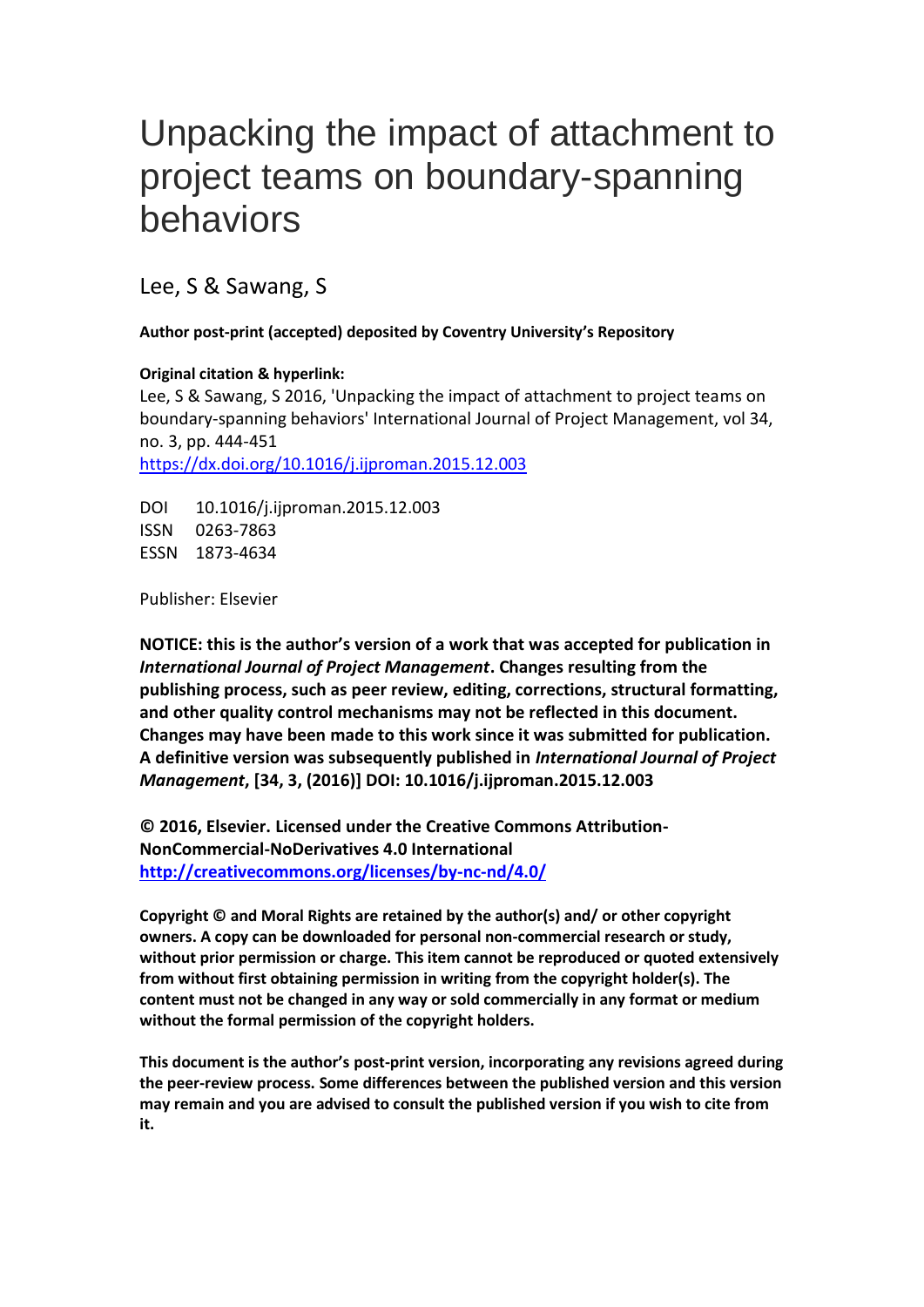Unpacking the Impact of Attachment to Project Teams on Boundary-Spanning Behaviors

# **Sujin Lee\*, PhD**

## KAIST

# **Sukanlaya Sawang, PhD**

QUT Business School

\*Requests for reprints or further information should be made to: Sujin Lee Email: **sujinlee@kaist.ac.kr** KAIST 373-1 Guseong-dong, Yuseong-gu Daejeon, 305-701, South Korea Tel: +82-42-350-4339 Fax: +82-42-350-4340

The authors thank Wendi Adair, Tove Hammer, Elizabeth Mannix, Elizabeth Mullen, Kathleen O'Connor, Melissa Thomas-Hunt, Leigh Thompson, and Pamela Tolbert for their insightful comments on this paper's earlier idea development and Moon Jung Byun, Junha Kim, and Chang Hyun Noh for their valuable assistance with this research.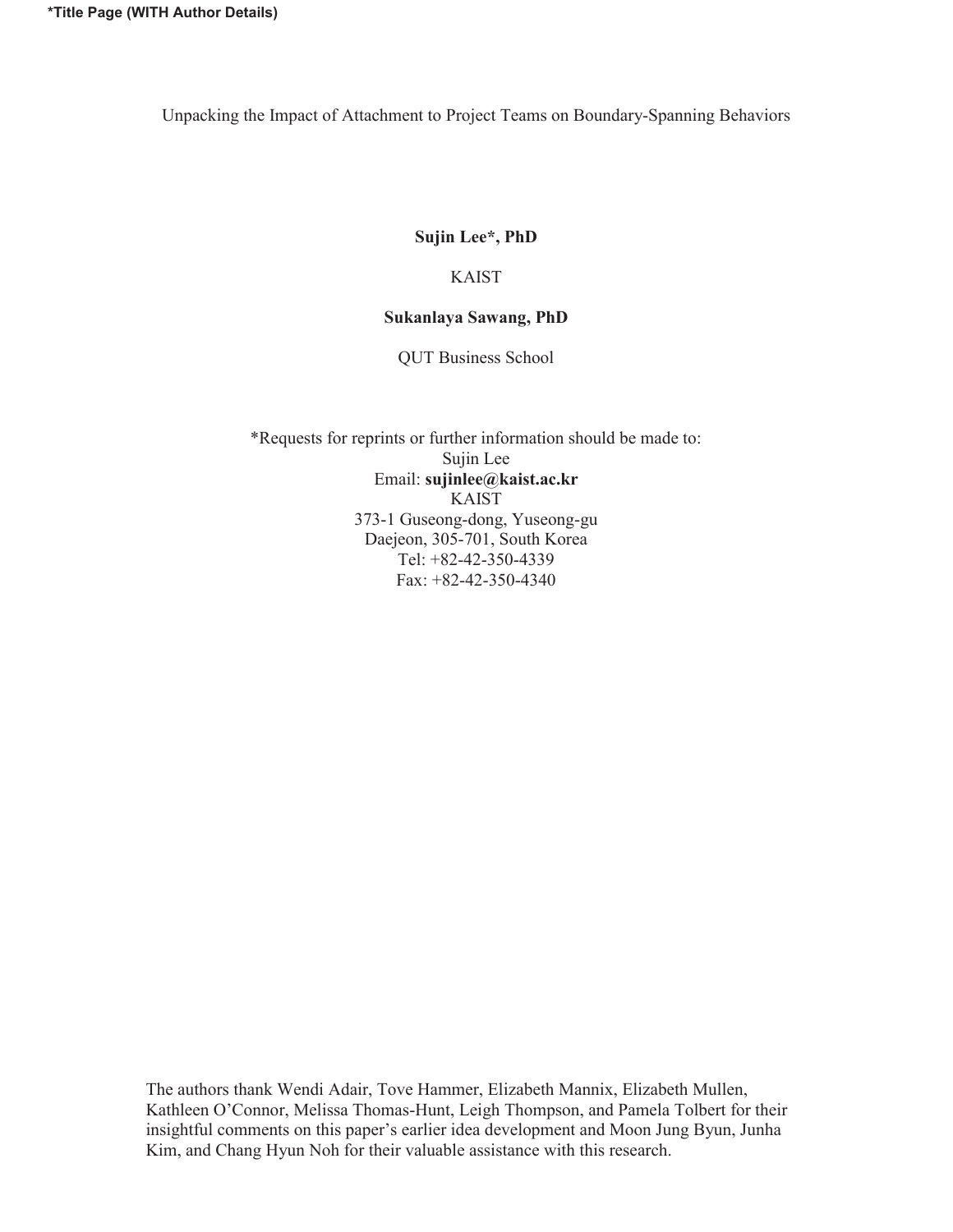ATTACHMENT TO GROUPS AND BOUNDARY SPANNING 1

Unpacking the Impact of Attachment to Project Teams on Boundary-Spanning Behaviors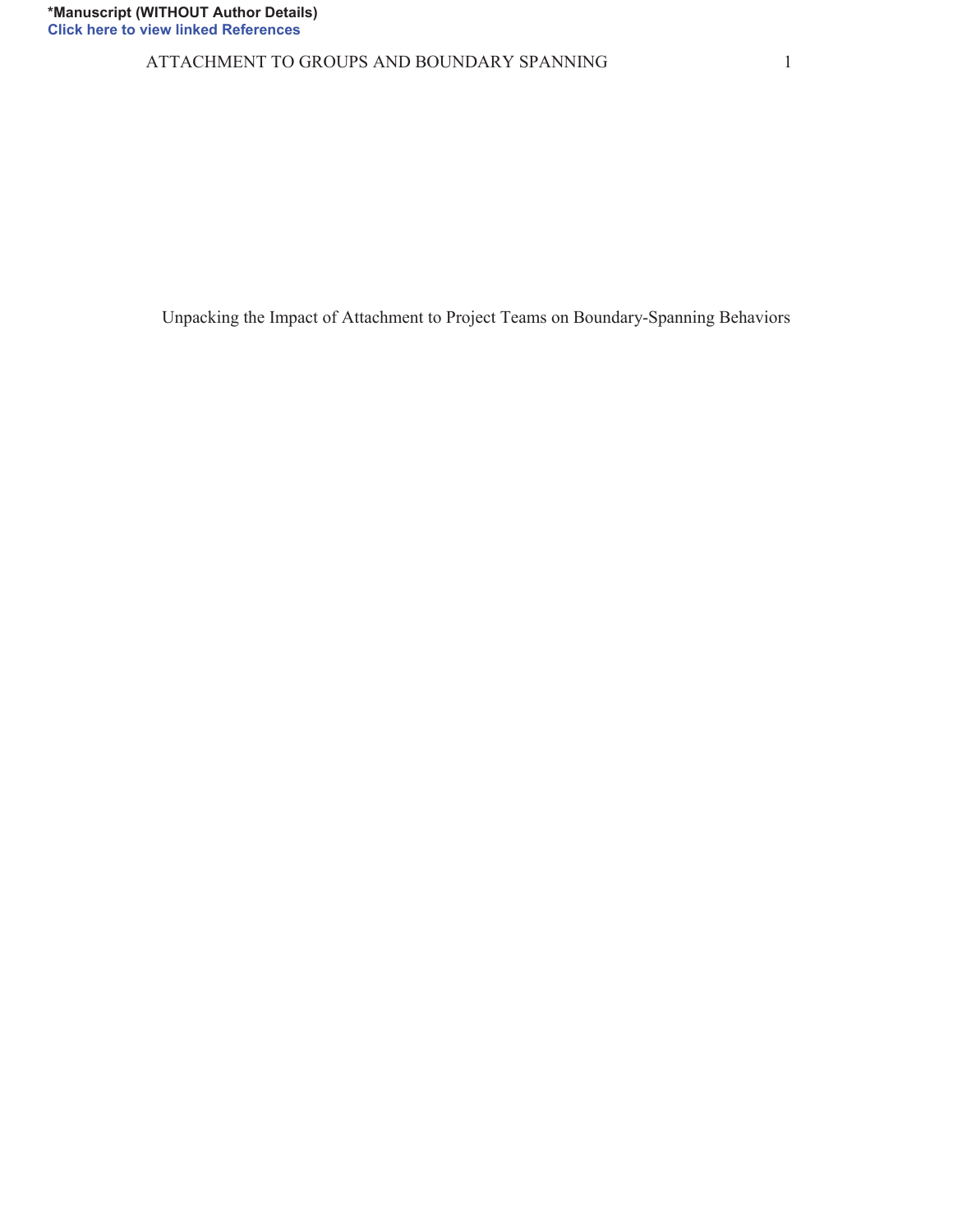#### *Abstract*

As business environments become even more competitive, project teams are required to make an effort to operate external linkages from within an organization or across organizational boundaries. Nevertheless, some members boundary-span less extensively, isolating themselves and their project teams from external environments. Our study examines why some members boundary-span more or less through the framework of group attachment theory. Data from 521 project-team members in construction and engineering industries revealed that the more individuals worry about their project team's acceptance (group attachment anxiety), the more likely they are to perceive intergroup competition, and thus put more efforts into operating external linkages and resources to help their own teams outperform competitors. In contrast, a tendency to distrust their project teams (group attachment avoidance) generates members' negative construal of their team's external image, and thus fewer efforts are made at operating external linkages. Thus, project leaders and members with high group-attachment-anxiety may be best qualified for external tasks. *Keywords: boundary spanning; external activity; group attachment theory; project team attachment; project team perception*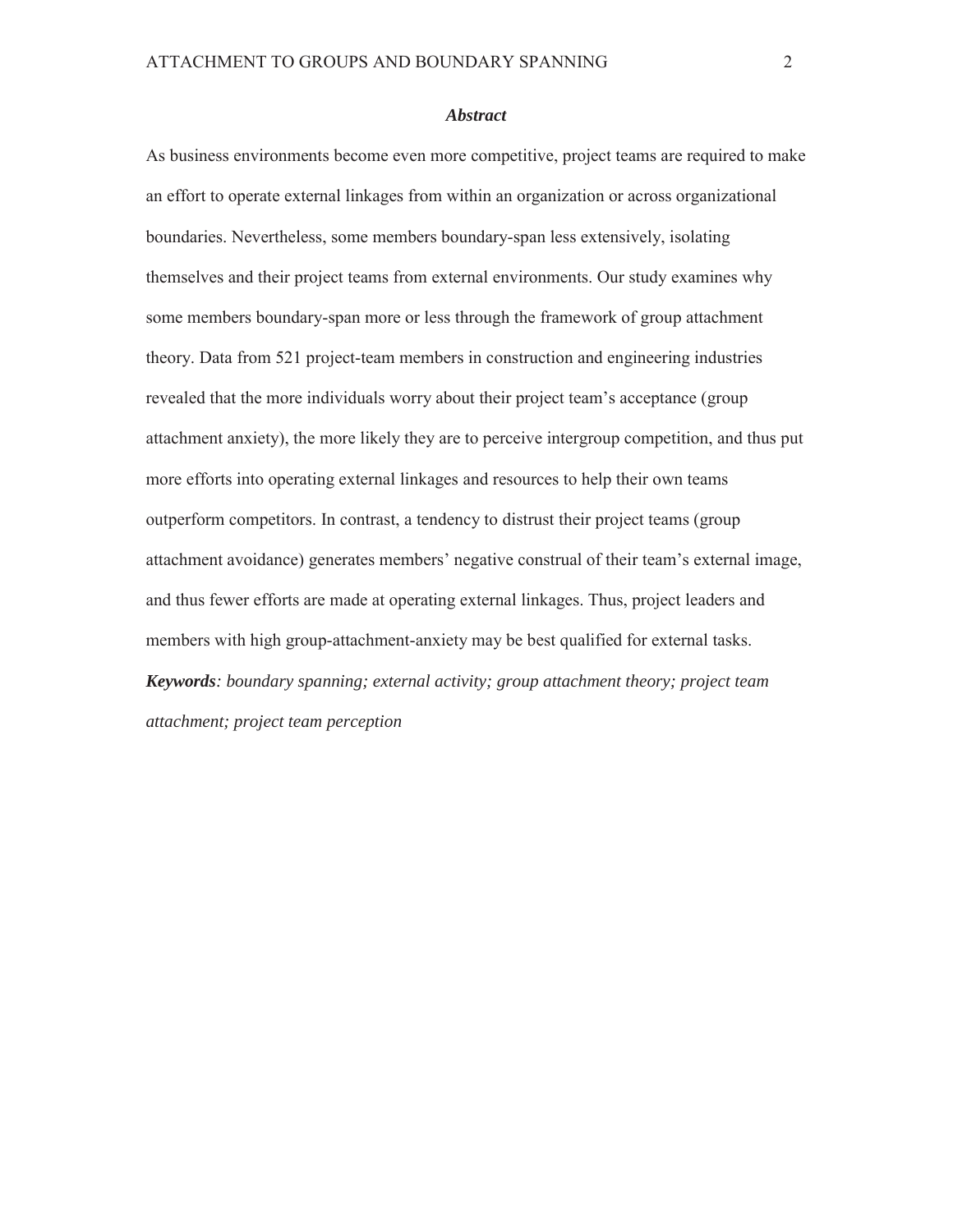### *1. Introduction*

 Effective teamwork is a critical success factor for project performance in the engineering and construction industry (Yang et al., 2011) and has a strong connection to financial and non-financial benefits (Chou and Yang, 2012). To achieve project efficiency, project teams increasingly rely on communications and collaborations across team boundaries (Bond-Barnard et al., 2013). Boundary spanning, or boundary management, refers to project team members' efforts to operate external linkages from within an organization (e.g., across marketing and manufacturing teams) or across organizational boundaries (e.g., to external customers, suppliers) (Ancona, 1990; Marrone, 2010). As the business environment becomes even more competitive, individual team members need to venture beyond team boundaries to seize innovation opportunities (Crawford and Lepine, 2013). Nevertheless, some team members boundary-span less extensively, isolating themselves and their project teams from external environments. Our study aims to unpack project-team members' behavior especially to propose a model that predicts who will be better (or worse) boundary spanners on their teams' behalf, based on attachment to project teams.

The purpose of our research is to elucidate project team members' relational orientations that facilitate (or hamper) their externally focused behavior, along with shedding light on underlying psychological mechanisms. The extant literature has mostly focused on performance *outcomes* of external activities, documenting that broader ranges of boundary spanning enhance the team's performance (Ancona and Caldwell, 1992; Somech and Khalaili, 2014). In contrast, prior research has paid less attention to *antecedents* of externally focused behavior (Choi, 2002; Brion et al., 2012). Especially, boundary spanners need to deal with interpersonal relationships and project environments inside and outside their teams (Friedman and Podolny, 1992; Qu and Cheung, 2013). Understanding project team members' relational orientation—that is, how they perceive project environments and interact with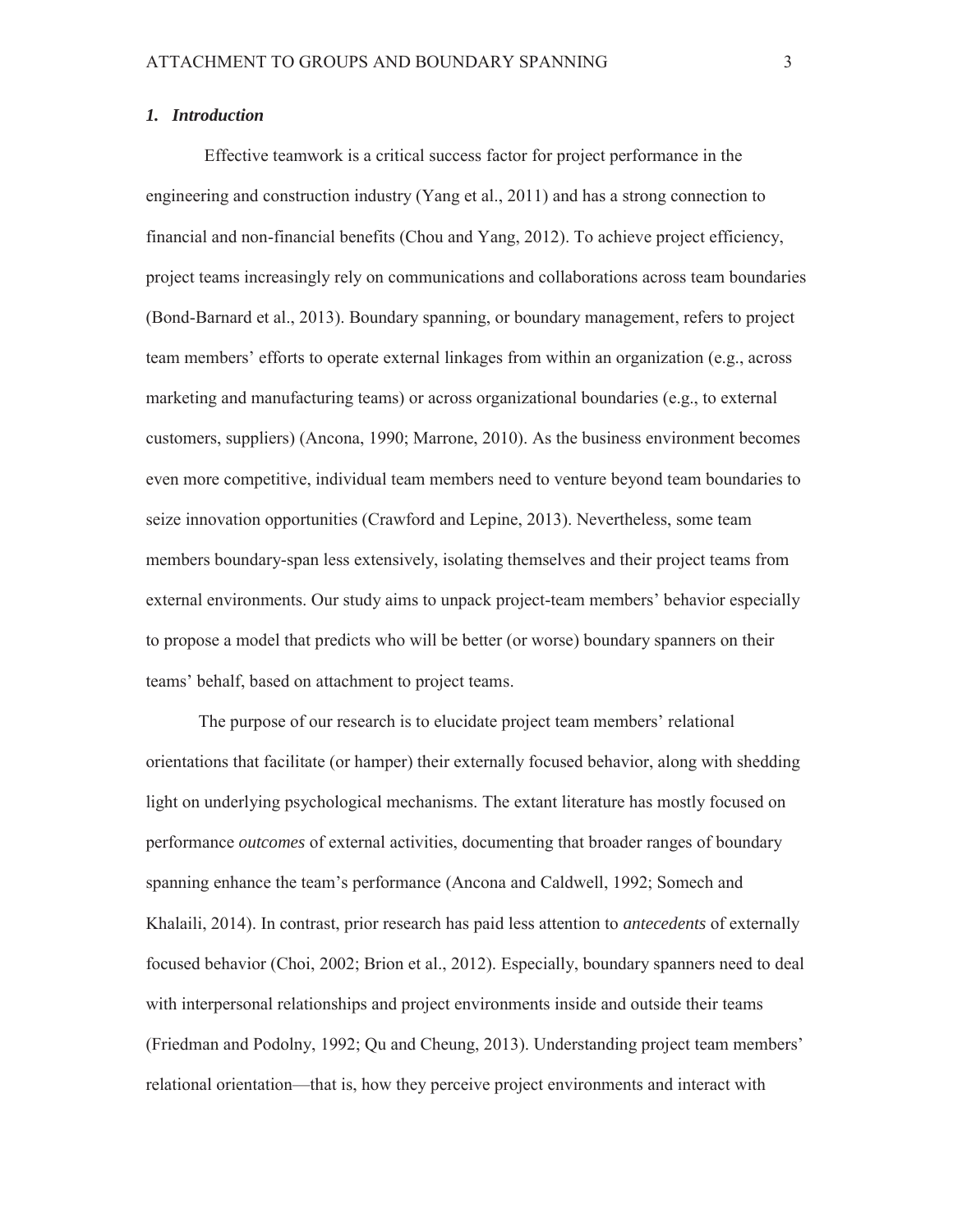others—is critical in this context but remains largely unaddressed in project teams and boundary-spanning behavior research. Our study thus contributes to a current knowledge by applying group attachment theory (Smith et al., 1999) to understand how project team members' relational orientations influence their boundary-spanning behavior. Group attachment is an individual-level construct based on an individual's perception of his or her relationship to the specific group as a whole (Lee, 2005; Lee and Ling, 2007) and provides a psychological foundation of team boundary management. Our proposed model (Figure 1) may help explain why some project-team members excel while others derail tasks and teams in external activities. Practically, management may use our results to predict the most (least) active boundary-spanners and form externally-focused project teams, or choose ideal team representatives.

The remainder of this paper is organized as follows. First, we review group attachment theory and its relevance to project team members' boundary-spanning behaviors. We then propose two psychological mechanisms (perceived intergroup competition and construed external image of the project team) as mediators between group attachment and team member boundary-spanning behaviors. The key hypotheses are then developed and follow with methodology, results and analysis explanation. Finally, the discussion and implications are presented.

### *2. Group attachment theory: Anxiety and avoidance dimensions*

 Attachment to groups refers to individuals' psychological ties to their groups as a whole, rather than to another person (Lee, 2005; Lee and Ling, 2007; Smith et al., 1999). Although individuals' attachment to groups is affected by their group experience, it is neither a dyad- nor group-level construct. Attachment to groups is a conceptually and empirically individual-level construct (Rom and Mikulincer, 2003; Marmarosh and Tasca, 2013). Empirical research demonstrates that group members have different levels of attachment to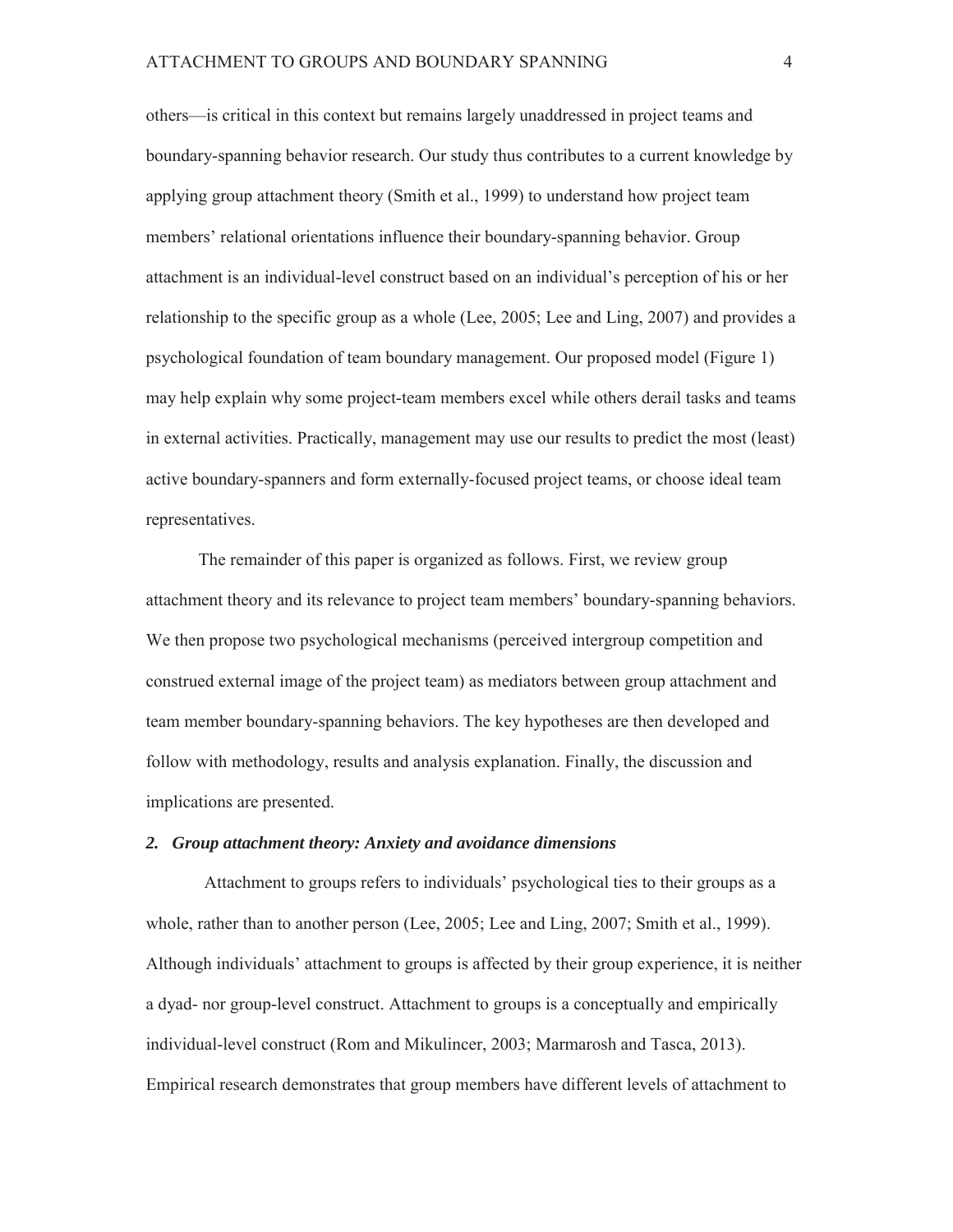the group, as suggested by low intraclass correlations of the construct within a group (Rom and Mikulincer, 2003). Attachment to groups has been found to influence individuals' cognition, emotion, and behavior in task-related (Lee and Ling, 2007; Rom and Mikulincer, 2003) and social groups (Smith et al., 1999).

Attachment to groups has two distinct dimensions: group attachment anxiety and group attachment avoidance (Smith et al., 1999). *Group attachment anxiety* results from inconsistent and unpredictable reactions from team members to individuals' fear-motivated support-seeking behaviors. It refers to the degree to which a person worries that his or her project team will not be available or adequately responsive in times of need. Team members with *high* group-attachment-anxiety tend to have low self-confidence and associate their team with inconsistent support and respect. Their attachment goal is to gain acceptance. In contrast, team members with *low* group-attachment-anxiety are self-confident and believe the team offers consistent support and acceptance (Lee and Ling, 2007).

The other dimension, *group attachment avoidance*, reflects the extent to which he or she distrusts group members' goodwill and strives to maintain autonomy and emotional distance from them (Smith et al., 1999). Team members with *high* group-attachmentavoidance distrust their teams and thus seek to remain self-reliant and emotionally distant. In contrast, those with *low* group-attachment-avoidance trust and count on the team for support. Team members with low levels of both group attachment anxiety and avoidance dimensions have high *group attachment security*—they feel accepted by their teams and count on them for support (Lee, 2005; Lee & Ling, 2007; Smith et al., 1999). Attachment research focuses on the two continuous higher-order dimensions of anxiety and avoidance, rather than categorizing people by discrete attachment types (Brennan et al., 1998). Our research shares this focus on the two continuous dimensions.

### *2.1 Group attachment anxiety and perceived intergroup competition*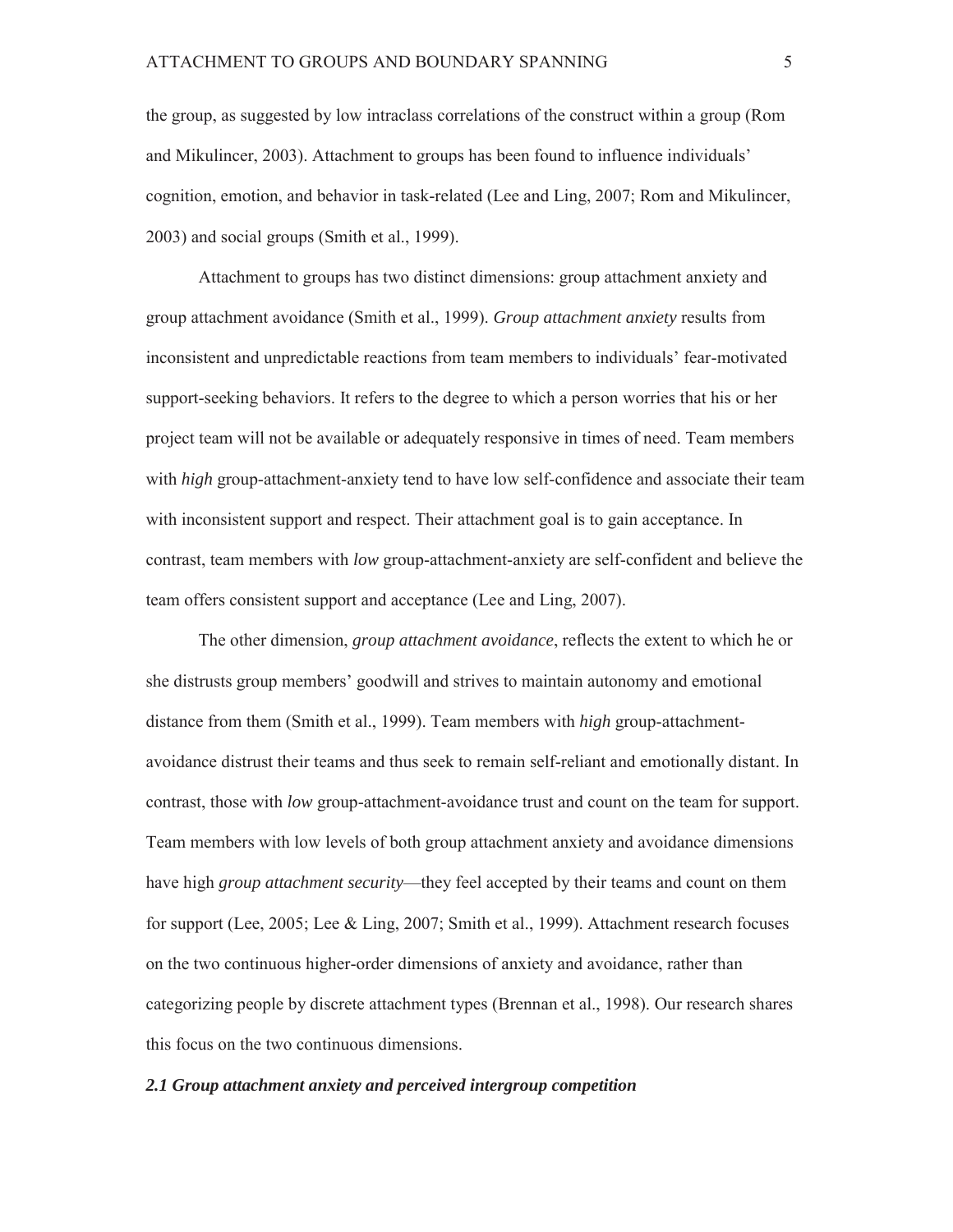We predict that group attachment anxiety is positively associated with perception of intergroup competition. Team members more anxiously attached to their project teams perceive the team's support and responsiveness as inconsistent (Korsgaard et al., 2003; Lyubovnikova and West, 2015). Their attachment goal is to gain acceptance (Mikulincer and Shaver, 2007). For team members with high group-attachment-anxiety, such beliefs are likely to promote deep concern about the project team's acceptance of them as valuable members, and to make them strive to gain acceptance. Therefore, members more anxiously attached to their project teams are likely to feel pressured to bring about strong team performance outcomes. People aware of this pressure tend to feel threatened when interacting with outgroup members and to harbor perceptions of intergroup relations as being more competitive (Druckman, 2015). Due to the expectation that outgroup members will behave competitively (Lee et al., 2012; Puurtinen et al., 2015), project team members with high group-attachment-anxiety are more likely to feel threatened and thus perceive even more competition between groups.

*Hypothesis 1a: Group attachment anxiety will be positively related to perception of intergroup competition.* 

# *2.2 Perceived intergroup competition as a mediator between group attachment anxiety and boundary-spanning behavior*

We predict that perceived intergroup competition will mediate the link between group attachment anxiety and external activities. The perception of intergroup competition has been identified as a key predictor of external activities (Baum and Korn, 1999; Bowers et al., 2014). The more members perceive intergroup competition, the more likely they are to boundary-span and the less likely to remain isolated. The explanation is that competition between teams motivates team members to interact with non-team members to find out more about competitors and to seek to acquire new information and technologies, and to use the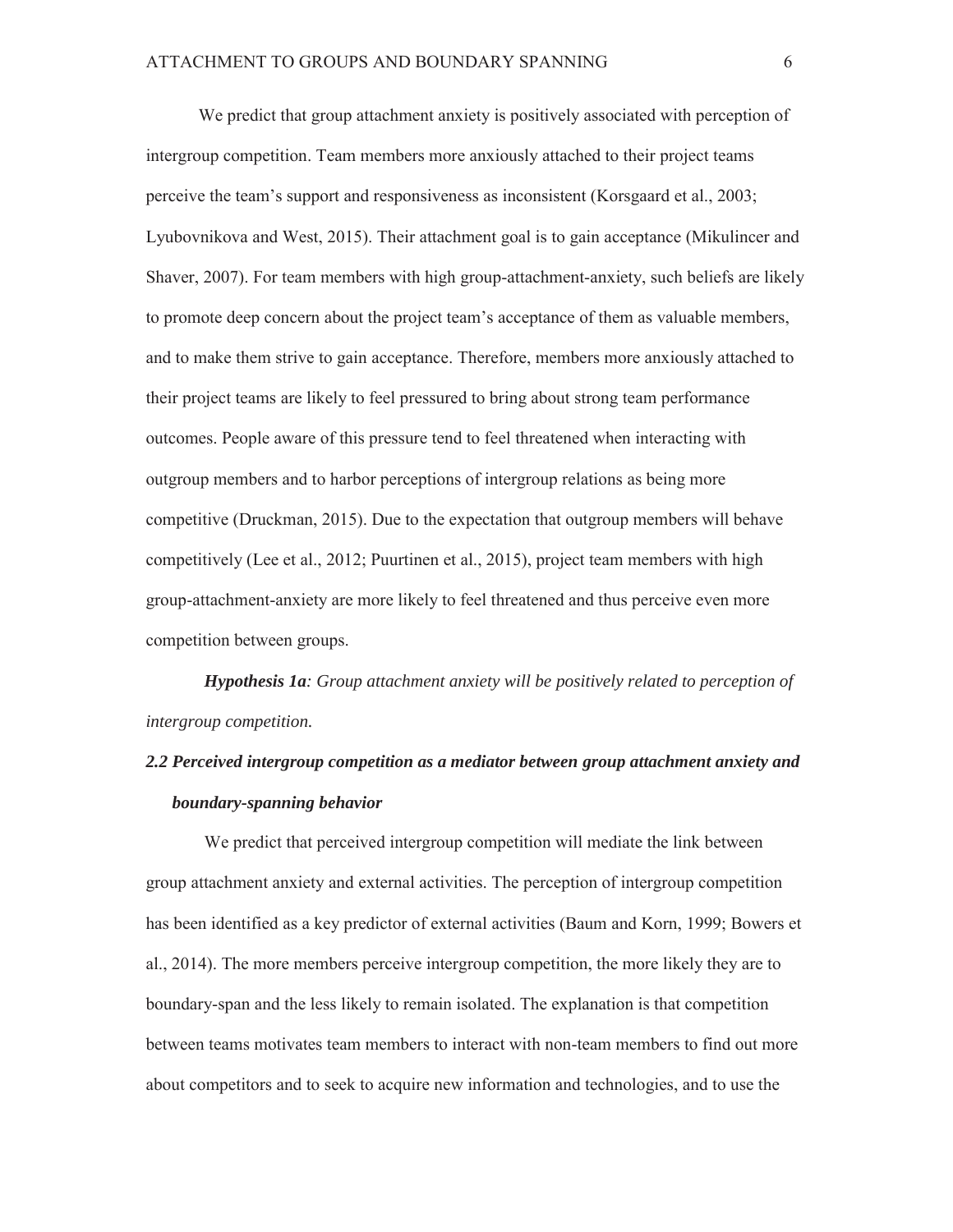knowledge to benefit their own team and outperform competitors. In this way, perception of intergroup competition facilitates external activities (Baum and Korn, 1999; Bowers et al., 2014).

As project-team members more anxiously attached to their teams are sensitive to threats posed by the perception of intergroup interaction as competitive (H1a), they are more likely to dedicate time and resources to exploring external environments and interacting with outsiders, engaging in activities that will earn them acceptance and benefit their own team in competitive intergroup environments. Project members more anxiously attached to their project teams may want to prove themselves to the team and thus perform external activities more actively. Thus, group attachment anxiety should be positively related to boundaryspanning behavior through a perception of intergroup competition.

*Hypothesis 1b: Perceived intergroup competition will fully mediate the positive link between group attachment anxiety and boundary-spanning behavior.* 

### *2.3 Group attachment avoidance and construed external image of a team*

We predict that project members more avoidantly attached to their project teams will construe a negative external image of their teams. A team's construed external image refers to how team members believe outsiders view their team, which may be inconsistent with how outsiders actually see the team (Dutton et al., 1994). A team's construed external image can be a status marker awarded by outsiders, and thus has an important impact when people interact with outsiders (Dutton et al., 1994). Team members more avoidantly attached to their teams tend to distrust their teams and do not count on them for support (Korsgaard et al., 2003; Lee and Ling, 2007). Their attachment goal is to remain self-reliant and emotionally distant from the team (Mikulincer and Shaver, 2007). Because the project team is personally unimportant, project members with high group-attachment-avoidance are unlikely to care whether the team accepts them and unlikely to feel pressured to perform well for the team.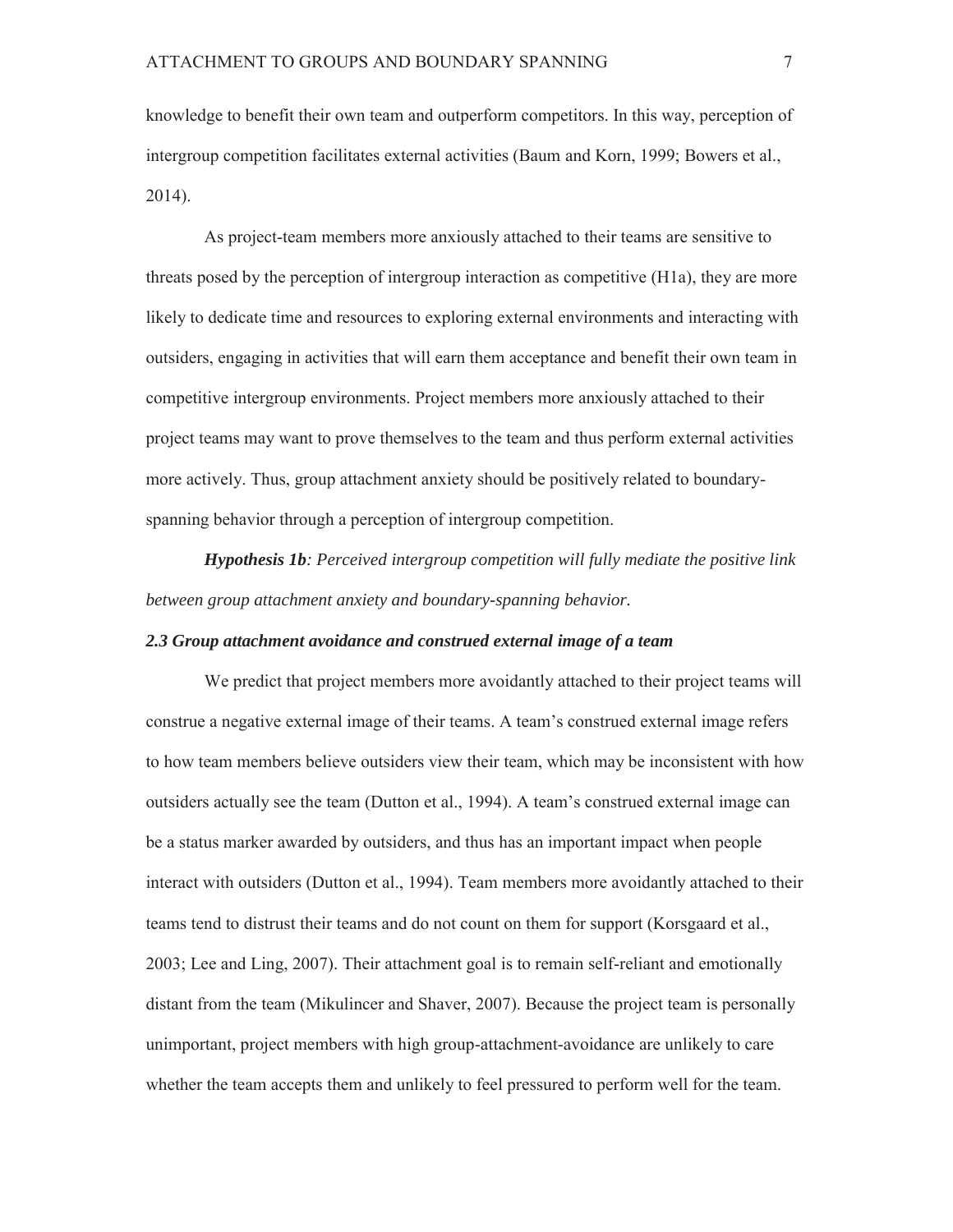Instead, because they distrust and devalue the team, they are more likely to construe the perception of their team by external, non-team members as negative. Indeed, empirical research on attachment to groups has demonstrated that people with high group-attachmentavoidance (with their social groups) felt a less positive affect toward their groups (Smith et al., 1999). Thus:

*Hypothesis 2a: Group attachment avoidance will be negatively related to construed external image of the project team.* 

# *2.4 Construed external image of the project team as a mediator between group attachment avoidance and boundary-spanning behavior*

 We predict that constructed external image of the project team will mediate the link between group attachment avoidance and external activities. Team members construing a positive external image of their teams—believing that outsiders view the teams positively feel proud of their teams in external interactions (Dukerich et al., 2002); therefore, they are likely to interact actively with outsiders. Moreover, team members behave in a way to benefit their team when they believe others perceive the team as worthy (Bartel et al., 2012). Thus, the more positively project members construe the external image of their project teams, the more likely they are to boundary-span—to gain helpful information and technologies to benefit their team. As much as project members avoidantly attached to their project teams perceive a construed negative external image of their teams (H2a) and regard their teams as having low status, they are emotionally detached from and un-invested in their teams and, in turn, may be unwilling to invest time and effort to engage in operating external linkages and resources for their teams. Thus, group attachment avoidance should be negatively related to boundary-spanning behavior through a negatively construed external image of the project team.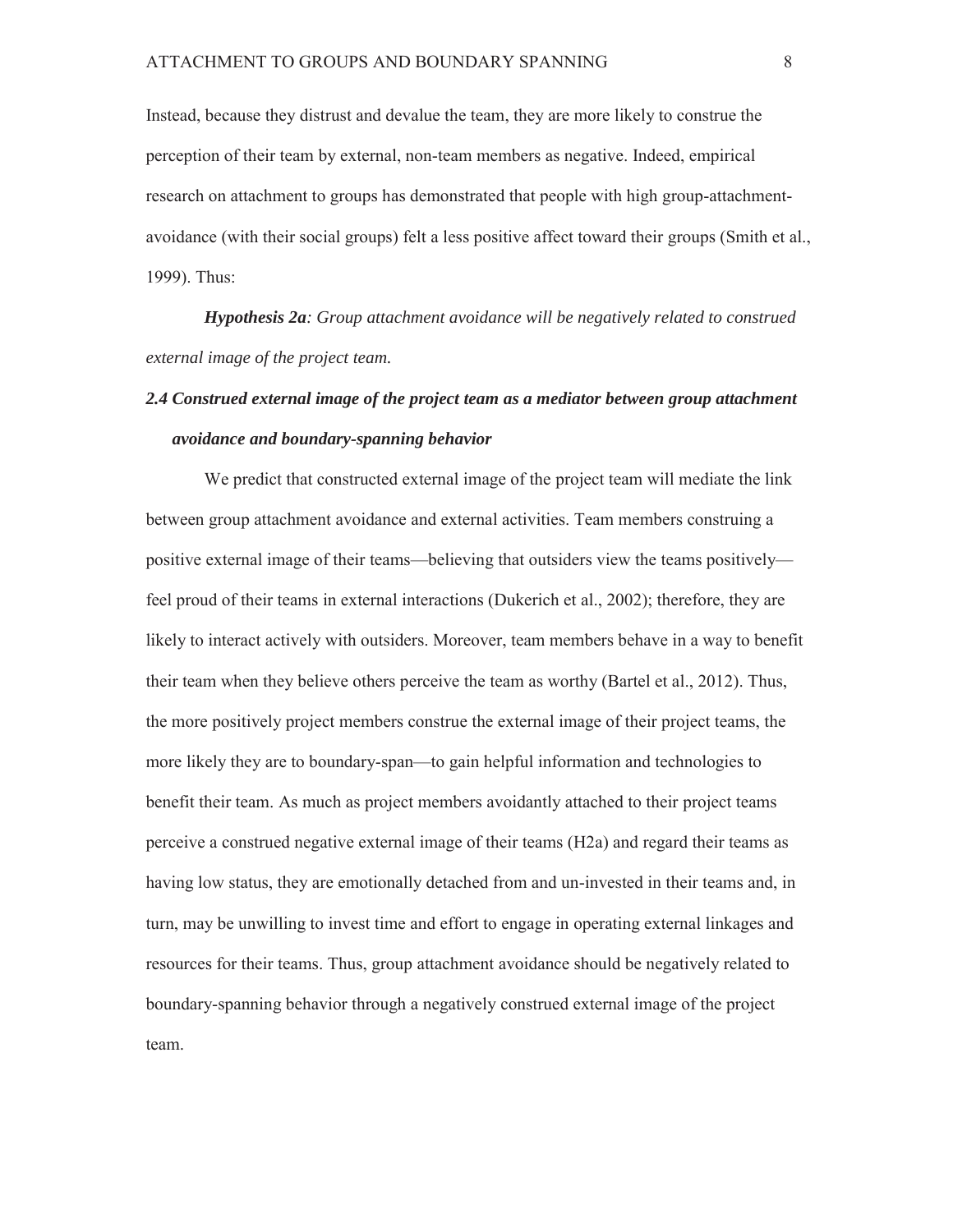*Hypothesis 2b: Construed external image of the project team will fully mediate the negative link between group attachment avoidance and boundary-spanning behavior.* 

Insert Figure 1 about here

------------------------------------------------

# **3. Methods**

# *3.1 Sample*

We recruited full-time project members in construction and engineering industries through online panelists in Australia and the USA (14.63% response rate). The email invitation explained the estimated time to complete the survey, and provided respondents with a URL through which to participate. The respondents received a token to redeem a reward through the online panel companies upon the survey completion. Of the 521 total respondents, 255 were female (48.9%) and 266 were male (51.1%). The mean organizational tenure was six years ( $SD = 5.35$ ). Respondents' mean age was 34 years ( $SD = 10.30$ ). The average team size was eight members  $(SD = 8.13)$ , and the average time working within the team was 10 months  $(SD = 18.60)$ .

### *3.2 Measures*

Participants were asked to think about the functional team with which they were currently working on a project within their division. If they were a member of multiple project-teams, they were asked to focus on one team consistently while completing the survey. To mitigate the concern that variables measured first on a survey prime participants to respond to the other items consistent with the variable's influence, we counterbalanced the order of our variables in our survey: A given survey could start with any of the four measures of (1) group attachment anxiety/avoidance, (2) perceived intergroup competition, (3) construed external image of the team, and (4) boundary spanning scales. Our analyses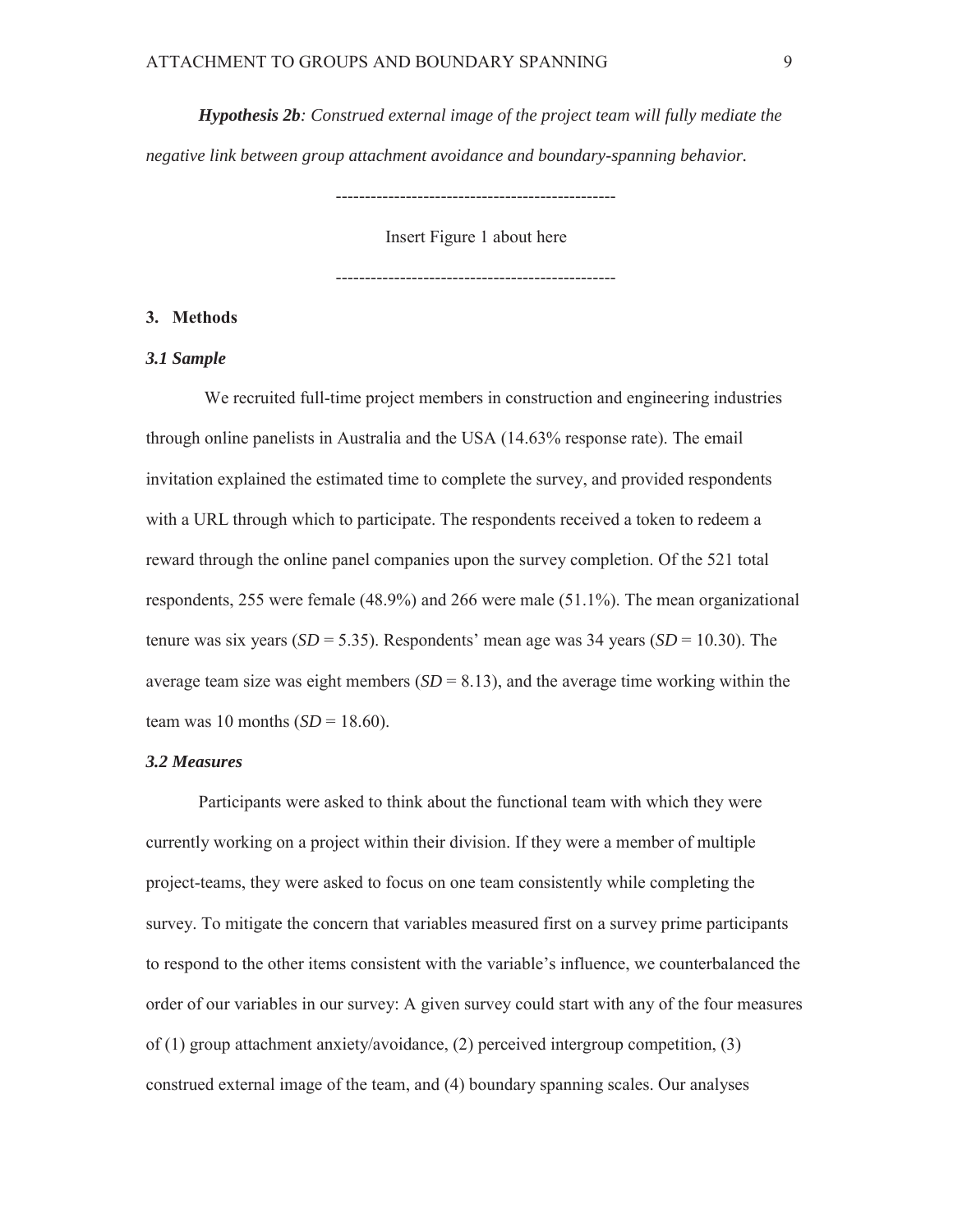showed that survey-item order had no effect on our dependent variables. Moreover, we used different endpoints and anchoring for independent and dependent variables, to reduce the possibility of the common method bias (Podsakoff et al., 2003).

*3.2.1 Group attachment anxiety/avoidance.* Six items were adapted from Brennan et al. (1998). We asked participants to focus on their project teams in organizations. Participants responded to the items using an eight-point scale (0 = *not at all true* to 7 = *very much true*). Example items are: "I often worry that this team does not really accept me", "I worry that this team won't care about me as much as I care about them", and "I need reassurance that I am valued by this team" (group attachment anxiety:  $\alpha = .93$ ); "I find it difficult to allow myself to depend on this team", "I find it difficult to completely trust this team", and "It is difficult to ask the team members for help" (group attachment avoidance:  $α = .74$ ).

*3.2.2 Perceived intergroup competition*. Participants responded to four items measuring perceived intergroup competition adapted from Jackson and Smith (1999), using a six-point scale (0 = *not at all* to 5 = *very much*). Example items are: "There is a basic conflict of interests between teams", "I feel like I am competing with members of other teams", and "Each team is more interested in their own team's interest than the company's interest as a whole"  $(\alpha = .84)$ .

*3.2.3 Construed external image of the team***.** We used a measure of construed external image of a group from prior research (Dukerich et al., 2002; Luhtanen and Crocker, 1992). Participants responded to two items using a six-point scale (0 = *not at all* to 5 = *very much*). The items are: "In general, I think others think that this team is superior to other teams" and "I think most people consider this team, on the average, to be more effective than other teams"  $(\alpha = .80)$ .

*3.2.4 Boundary-spanning behavior*. We adapted nine items to measure boundaryrelated activities (Ancona and Caldwell, 1992). Respondents were asked to indicate the extent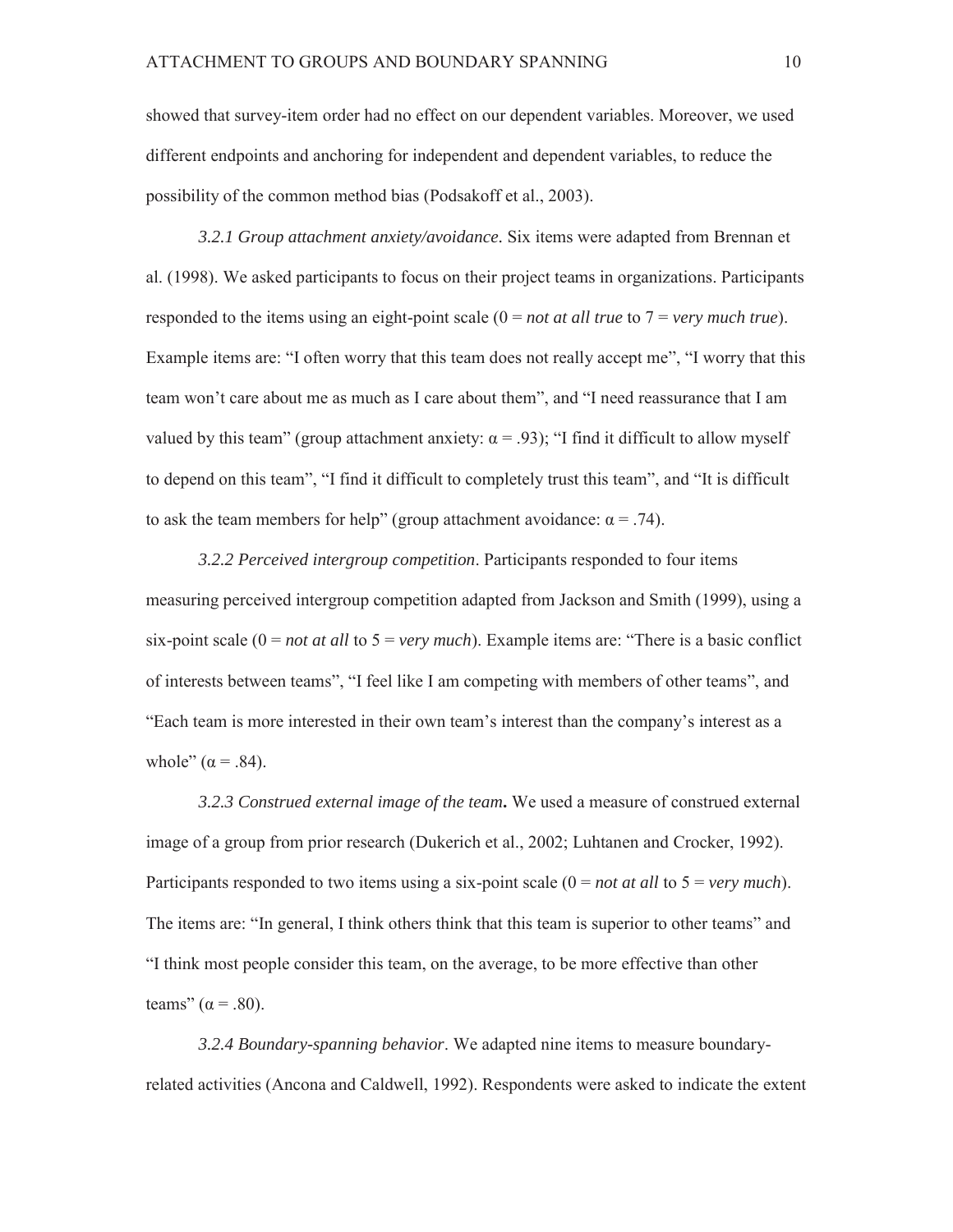to which they felt several listed behaviors were part of their responsibility in dealing with non-team members. Participants responded to all items using a six-point scale (0 = *not at all* to 5 = *very much*). Example items are: "I keep other teams in the company informed of my team's activities", "I collect technical information or ideas from individuals outside of my team", and "I scan the environment inside or outside the organization for technical ideas or expertise"  $(\alpha = .71)$ .

*3.2.5 Control variables.* In analyses, we controlled for age, gender, team size, project tenure, and organizational tenure.

### *3.3 Construct validity*

Due to the cross-sectional nature of our data, shared variance among constructs may inflate relationships among them (Tsai and Ghoshal, 1998). For CFA analysis, Harman's single-factor test for common method variance is used widely. To examine this issue, we performed an overall CFA model for five independent constructs (group attachment anxiety, group attachment avoidance, perceived intergroup competition, construed external image of the team, and boundary-spanning behavior). If substantial common method variance is present, either (1) a single factor will emerge from the factor analysis, or (2) one general factor will account for the majority of the covariance among the variables (Podsakoff et al., 2003). The results showed that a five-factor model  $\chi^2(58) = 208.19$ , IFI = .92, TLI = .90, CFI = .92, RMSEA = .08] had a better fit than a one-factor model  $[\chi^2(63) = 502.15$ , IFI = .76, TLI  $= .70$ , CFI =  $.76$ , RMSEA =  $.13$ ]. The evidence was the well-fit CFA model. The measured items for each construct illustrated good localization. Further evidence was that a singlefactor model performed poorly when all items were placed into one construct, indicating that each construct differs from the others.

### *4. Results*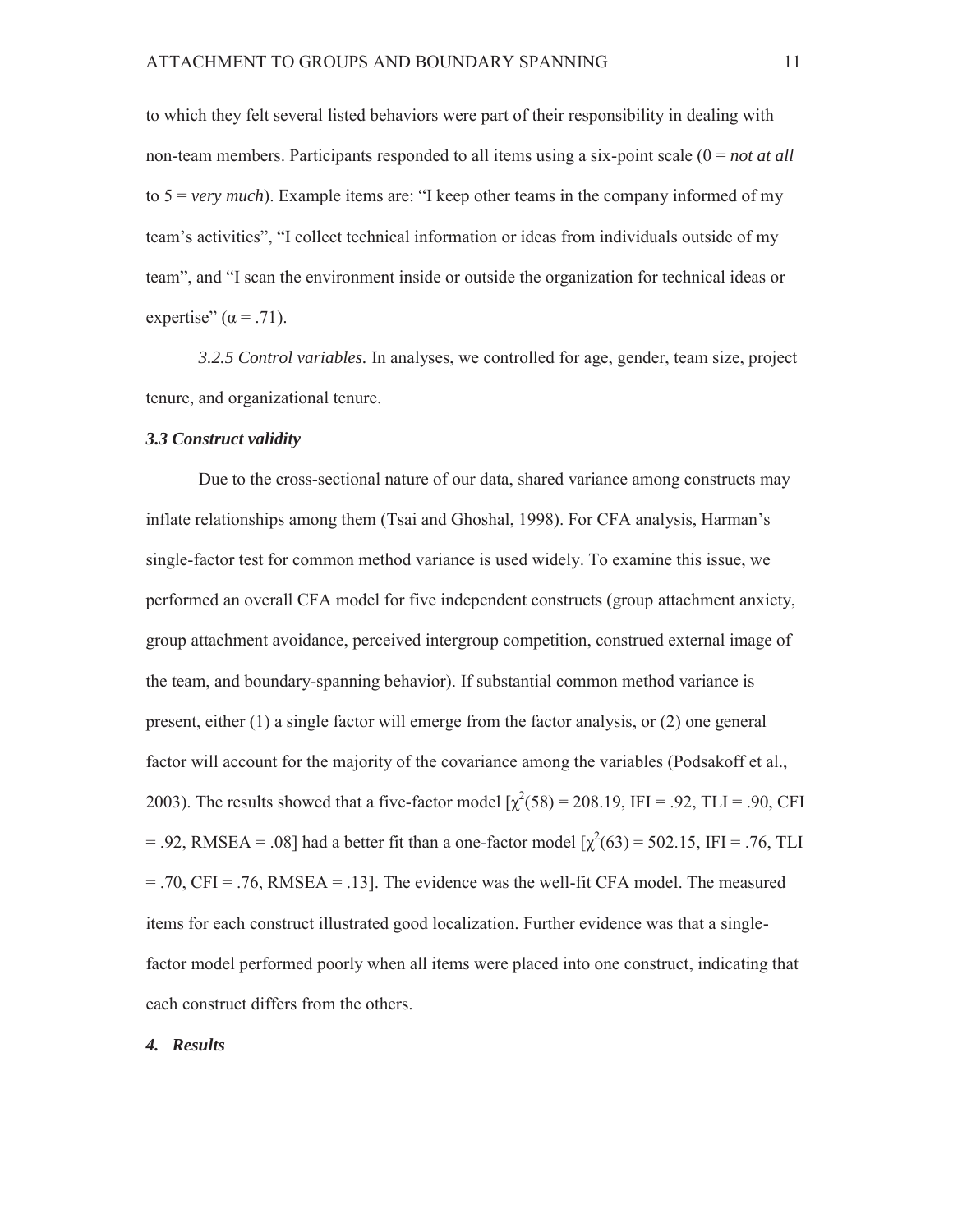Table 1 shows the bivariate correlation coefficients and descriptive statistics for key variables. We found that group attachment anxiety was positively correlated with perceived intergroup competition ( $r = .51$ ,  $p < .01$ ). Group attachment avoidance was negatively related to construed external image of the project team  $(r = -.37, p < .01)$ . Perceived intergroup competition ( $r = .17$ ,  $p < .01$ ) and construed external image of the project team ( $r = .32$ ,  $p$ ) < .01) were both positively related to boundary-spanning behavior. Regression analysis revealed that our control variables (age, gender, team size, project tenure, and organizational tenure) non-significantly influence on boundary-spanning behavior.

------------------------------------------------

Insert Table 1 about here

------------------------------------------------

We used structural equation modeling (SEM) to examine dependence relationships among latent variables simultaneously (Figure 2). We examined the role of group attachment anxiety/avoidance on psychological mechanisms (H1a and H2a) and outcomes (H1b and H2b) simultaneously. Due to the correlation  $(r = .67, p < .001)$  between group attachment anxiety and group attachment avoidance, we remained this relationship on the model. This means our model is accounted for the potential confounder. Our proposed model indicated a good fit to our data  $[\gamma 2(5) = 22.08, p < .001, NFI = .94, TLI = .92, CFI = .96, RMSEA = .09].$ 

To confirm that our model was fully mediated, we compared a rival model (each construct had a path to every other construct in the model) to the proposed model (Figure 2). If our proposed model is fully mediated, the rival model's chi-square should not be significantly different from the proposed model's chi-squares. Comparisons between the rival non-mediated model and our proposed model indicated no significant differences  $[\Delta \chi(2)] =$ 5.83, *ns*]. The next step was to determine the significance of direct and indirect effects among variables in the proposed model through the bootstrap procedure. The bootstrap technique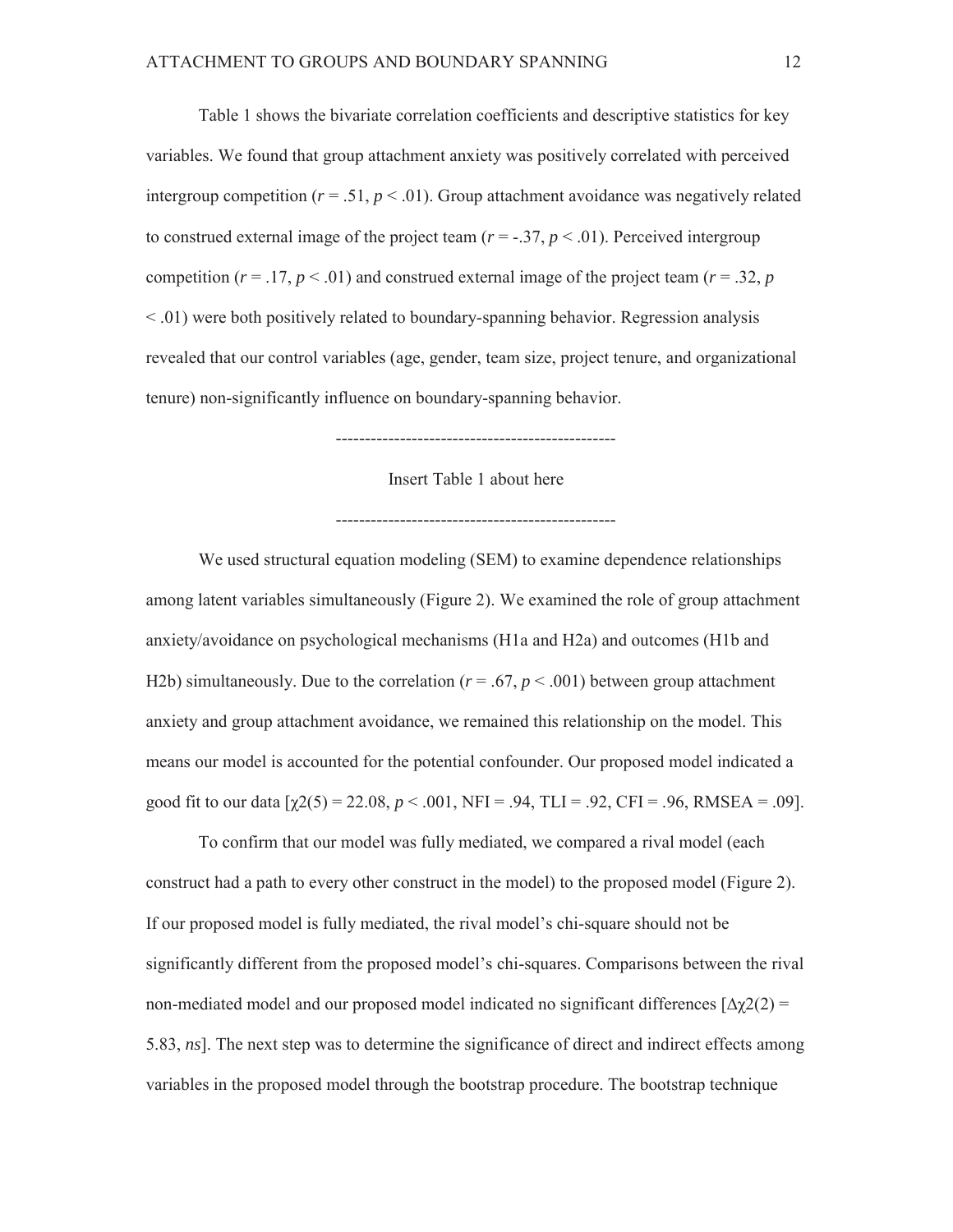allows researchers to determine the stability of parameter estimates with a greater degree of accuracy (Byrne, 2006). The bootstrap technique is also appropriate to apply even for a moderate sample size (Yung and Bentler, 1996); therefore, it was more appropriate for our research. If direct effect value is significant but indirect effect value is not significant, a full mediation occurs. The results of direct and indirect effects analysis through the bootstrap procedure confirmed mediation effects of psychological mechanisms (perceived intergroup competition and construed external image of the project team) on the relationship between group attachment anxiety/avoidance and boundary-spanning behavior.

Specifically, group attachment anxiety positively influenced perceived intergroup competition ( $\beta$  = .72,  $p$  < .001). Group attachment avoidance negatively influenced construed external image of the project team ( $β = -.14$ ,  $p < .05$ ). Perceived intergroup competition ( $β =$ .15,  $p < .05$ ) and construed external image of the project team ( $\beta = .25$ ,  $p < .05$ ) positively affected boundary-spanning behavior. Therefore, our hypotheses (H1a through H2b) were supported.

Insert Figure 2 about here

------------------------------------------------

------------------------------------------------

*5. Discussion* 

This paper examines why some project members boundary-span more or less, given that externally focused behavior among project-team members generates performance benefits for those teams and their broader organizations. Our research elucidates the antecedents based on members' relational orientations (group attachment anxiety and avoidance) and psychological mechanisms (perceived intergroup competition and construed external image of the project team) related to boundary-spanning behavior through the framework of group attachment theory. Our research demonstrated that the more individuals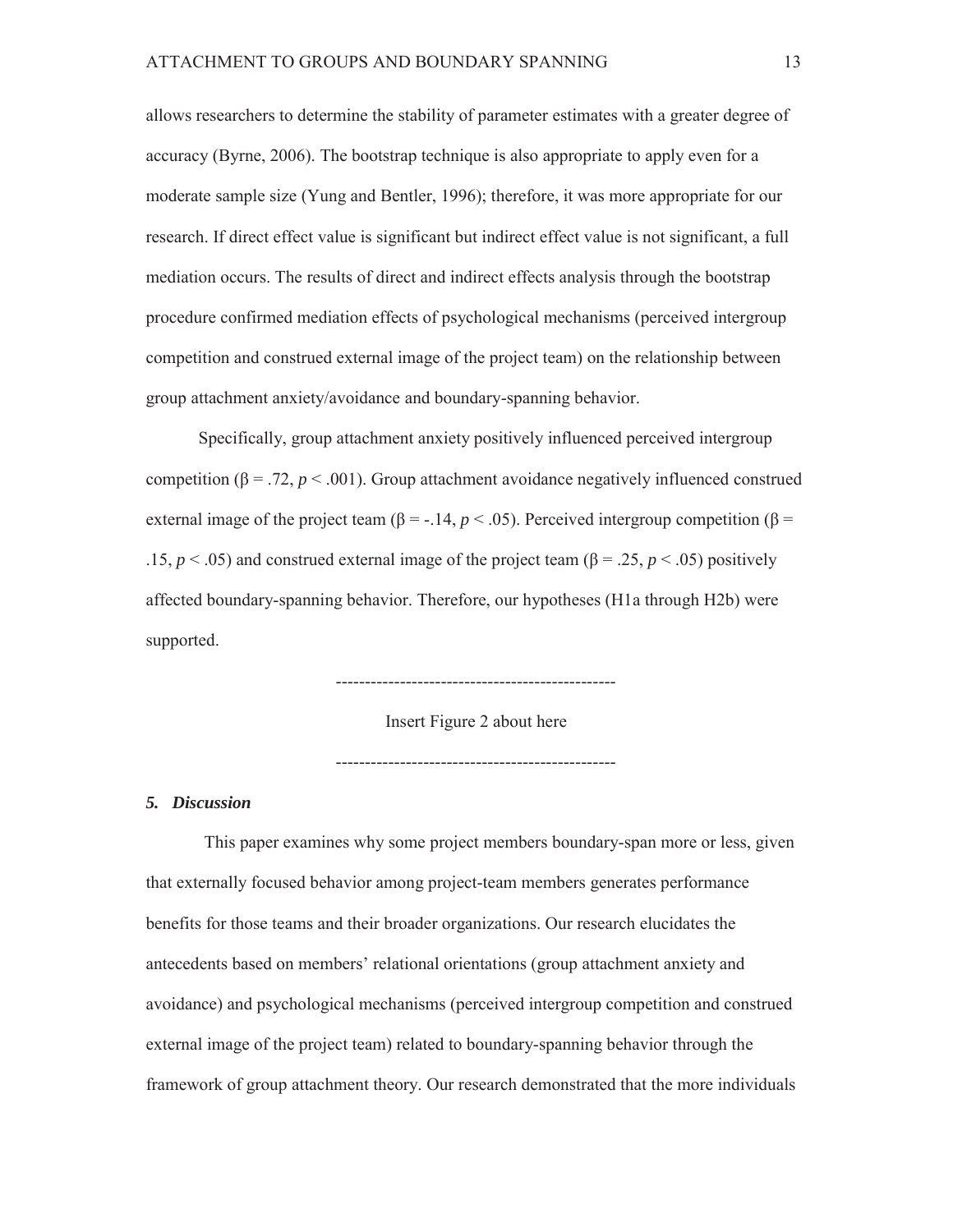worry about their project team's acceptance (group attachment anxiety), the more likely they are to perceive intergroup competition, and thus put more efforts into boundary management (i.e. operating external linkages and resources to help their own teams outperform competitors). For example, Joe has joined a project team since last month. He thought if he worked harder than others and went extra miles, he would become a highly valued member of his team.

In contrast, when individuals mistrust on their project teams (group attachment avoidance), they generates negative perception of the team's image, and thus fewer efforts are made at venturing beyond team boundaries to seize innovation opportunities. For example, Jane felt that her team frequently failed to share critical information with her. She then developed the negative image of the team. She was gradually demotivated and did not go beyond her minimal work requirement. Below we describe our research's multiple contributions to the team boundary-spanning and group attachment theories. The following section also discusses the managerial implication from our findings.

### *5.1 Theoretical Contributions*

This paper extends team boundary-spanning theory by elucidating psychological antecedents and mechanisms of project team members' externally focused behavior. The integration of social psychology's group attachment theory with organizational scholarship allows researchers to view external behavior from a new perspective and reveals novel insights. Our results suggest that group attachment constructs offer a better understanding of project team members' boundary-spanning behavior. That is, we can use the distinction of two dimensions of group attachment (anxiety and avoidance) to generate specific predictions regarding perceived intergroup competition and construed external image of the project team and external behavior. Thus, our perspective complements and expands team boundary spanning theory into a new direction that reveals the differential roots of an observed level of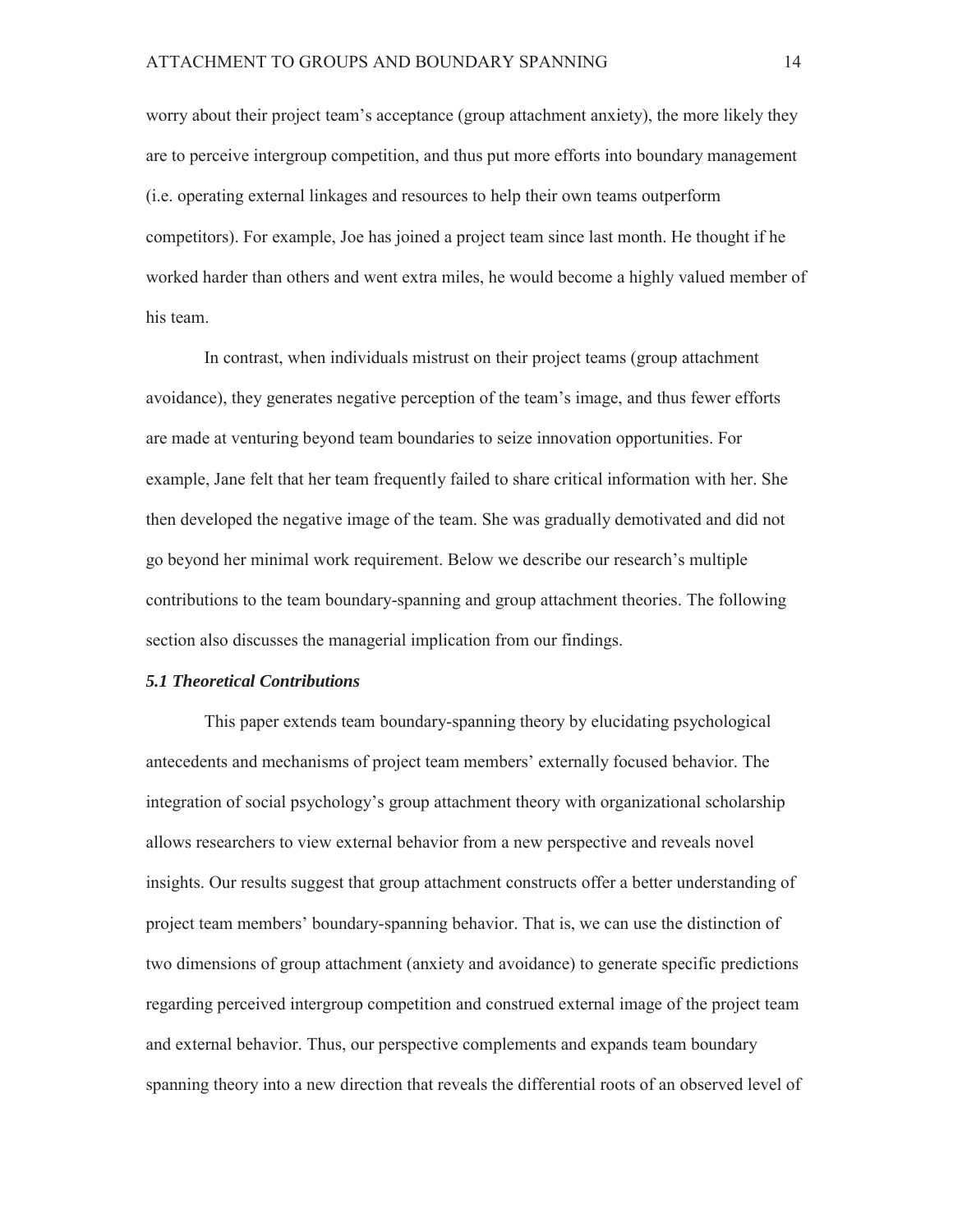project-team member boundary spanning, promoting a better prediction of who will be the most (least) active boundary-spanners representing their teams.

The present work focused on two distinct mediators—perceived intergroup competition and construed external image of the project team. Our study adds to prior research by highlighting that each of the mediators is related to differential antecedents. Our findings highlight that perceived intergroup competition accounted for the positive link between group attachment anxiety and boundary spanning. In contrast, construed external image of the project team explained the negative association between group attachment avoidance and boundary spanning. Thus, our work suggests that the effect of perceived intergroup competition or construed external image of the project team on external activities depends on what drives such perceptions in the first place.

To our knowledge, the current research is the first demonstrating the relevance of the group attachment construct in organizational intergroup behavior among real-life employees and team members. Prior research has examined attachment to social groups at a US university (Smith et al., 1999) and to Israeli army task groups (Rom and Mikulincer, 2003). Unlike the social groups for which the attachment to groups construct was originally developed and validated (Smith et al., 1999), project teams in organizations are more selective and less unconditional in offering approval to their members. Still, attachment to groups has predictive utility and explanatory power for project team members. Even in the attachment literature in social psychology, attachment's effect on nonattachment-related performance settings has received little attention, warranting more studies in this area (Lee and Thompson, 2011; Murayama and Elliot, 2012). By investigating effects of groupattachment-anxiety-associated perceptions of intergroup competition and avoidance-related construed external image of the project team on external activities in the workplace, our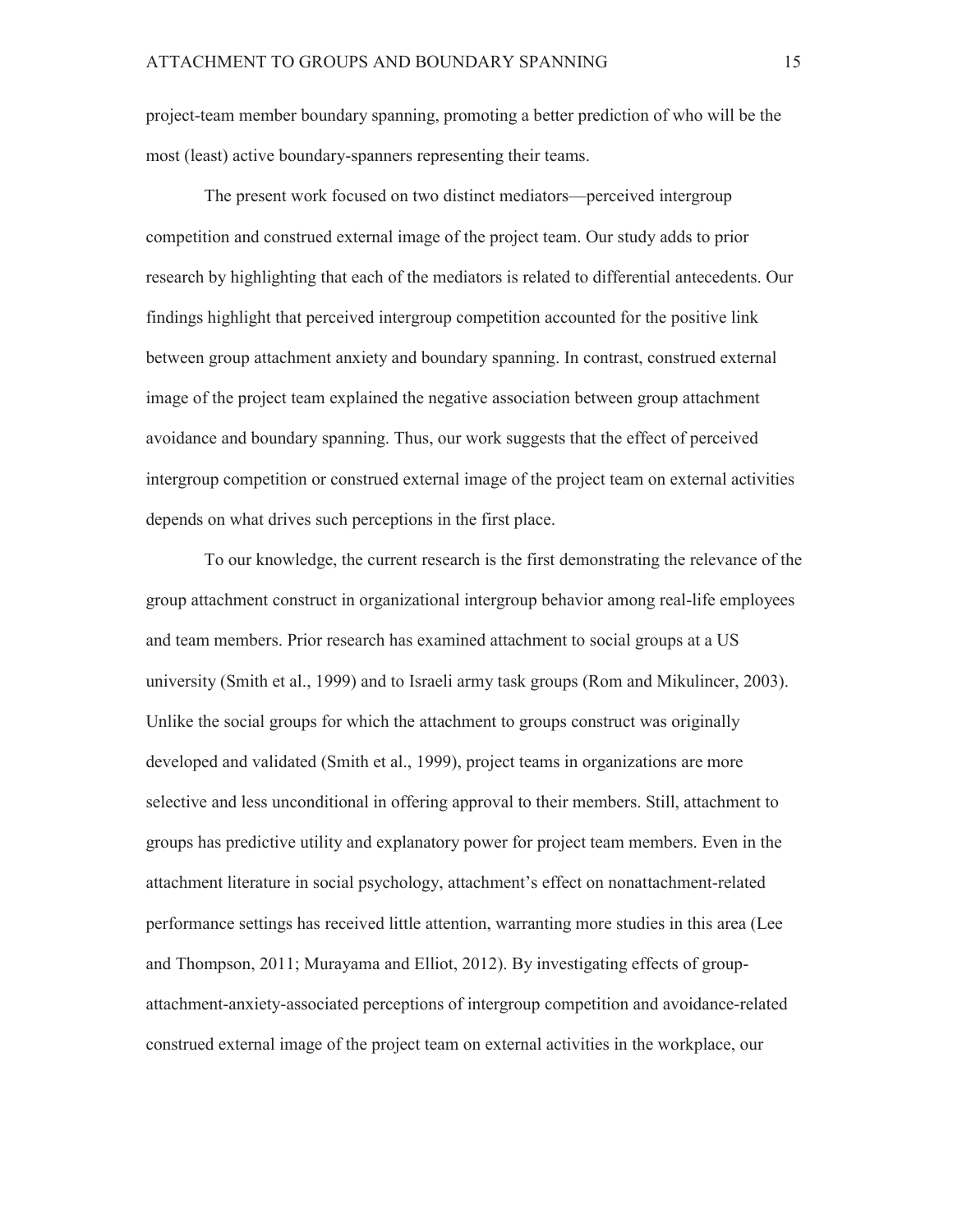paper extends the attachment-to-groups constructs to organizational scholarship generally and project teams specifically.

### *5.2 Managerial Implications*

Our study suggests that the benefits of external activities in promoting project team performance can be facilitated (or hampered) by project members' particular group attachment styles. Members with high group-attachment-anxiety may be best qualified for external tasks. Members with high group-attachment-avoidance may be the worst type those least engaged in external activities. Our research helps project leaders and administrators identify members most adept with external responsibilities.

Then an important question is in what project-team contexts members more avoidantly attached to their teams can feel less avoidant to the team and boundary-span more, bringing about positive team performance outcomes. Recent findings in attachment research have demonstrated that individuals can develop multiple attachment styles to different individuals or groups that vary by specific social context (for a meta-analysis, see Fraley, 2002). Empirical evidence shows that caring leadership behavior (e.g., understanding the needs and concerns of their team members) was positively related to the team's external activities (Druskat and Wheeler, 2003). Also, positive leader-member exchange was associated with subordinates' searching out new product ideas and championing ideas to others (Yuan and Woodman, 2010). Thus, caring leadership may play an important role in lowering levels of group attachment avoidance among project-team members and facilitating member external activities.

The key message from our findings is to avoid the project-team mistrust because it prohibits boundary-spanning behavior among the team members. The anecdotal examples from project managers in order to minimize the distrust are:

Keeping promises, agreements and commitments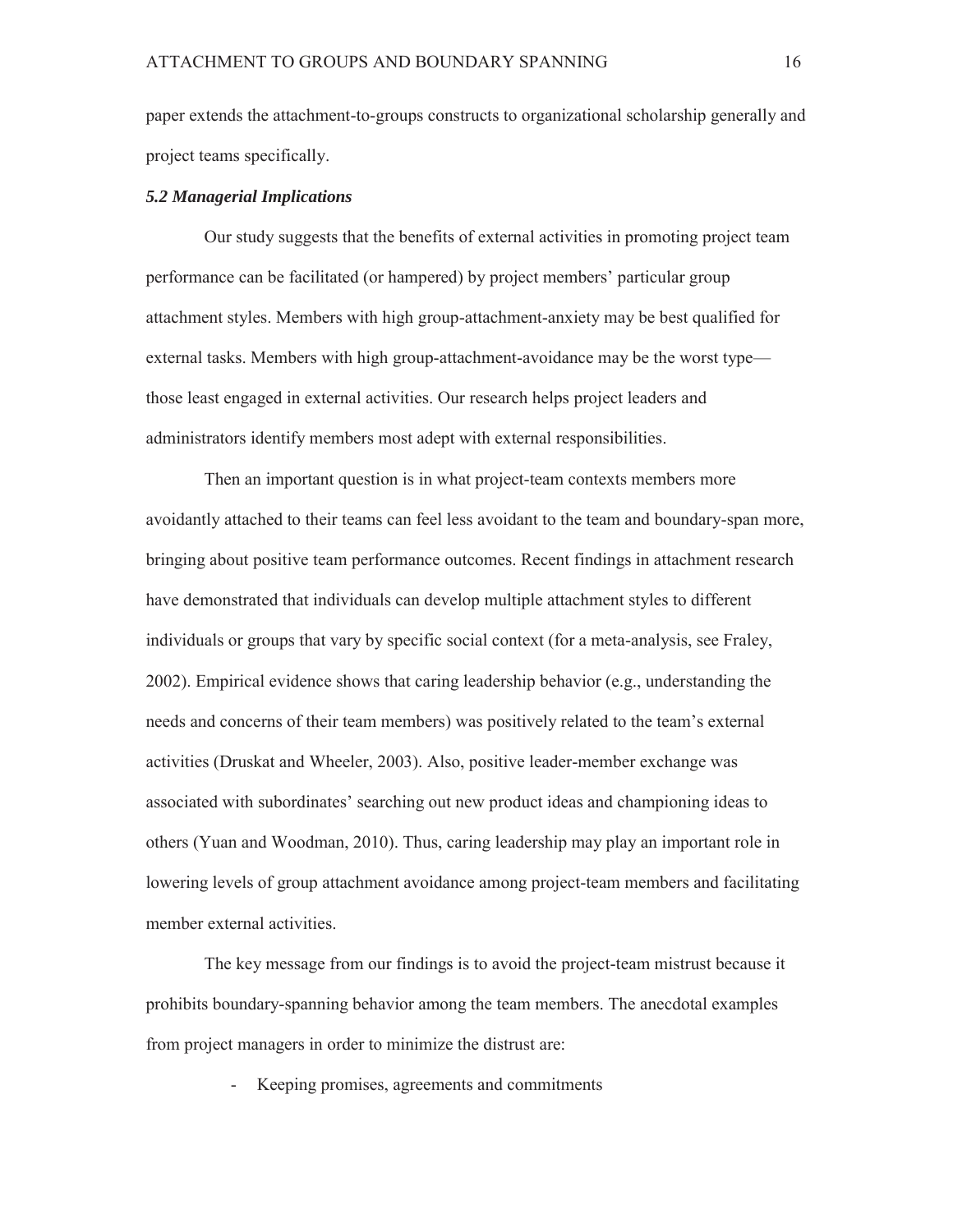- Sharing and communicating important information to other team members
- Empowering team members to contribute or make some decisions
- Avoiding blaming and gossiping

When the team atmosphere is positive, individuals would feel to be a part of the project team. The need for team acceptance will then escalate the level of boundary-spanning behavior. Individual team members will go the extra mile in operating external linkages and resources to help their own teams outperform competitors.

#### *5.3 Limitations and Future Research*

Our study has multiple limitations. First, because our research design was crosssectional, our ability to draw causal conclusions is limited. To mitigate this concern, we counterbalanced the order of measures in our survey and created four different versions starting with group attachment anxiety/avoidance, perceived intergroup competition, construed external image of the project team, and boundary spanning. Still, to establish stronger causal evidence in this domain, future work should use an experimental or longitudinal design.

Second, we relied on self-report measures. Nevertheless, participants may not have known external behaviors are socially desirable, reducing potential bias in our data. In addition, project members may be more accurate reporting their boundary-spanning behavior themselves, rather than through third parties. Future research might utilize a multimethod approach (e.g., incorporating leaders' or teammates' observations) to measure members' external behavior more objectively and/or identify potential asymmetries of observation. Further, the social desirability measure from Stöber (2001) can be used for future study to capture this potential bias.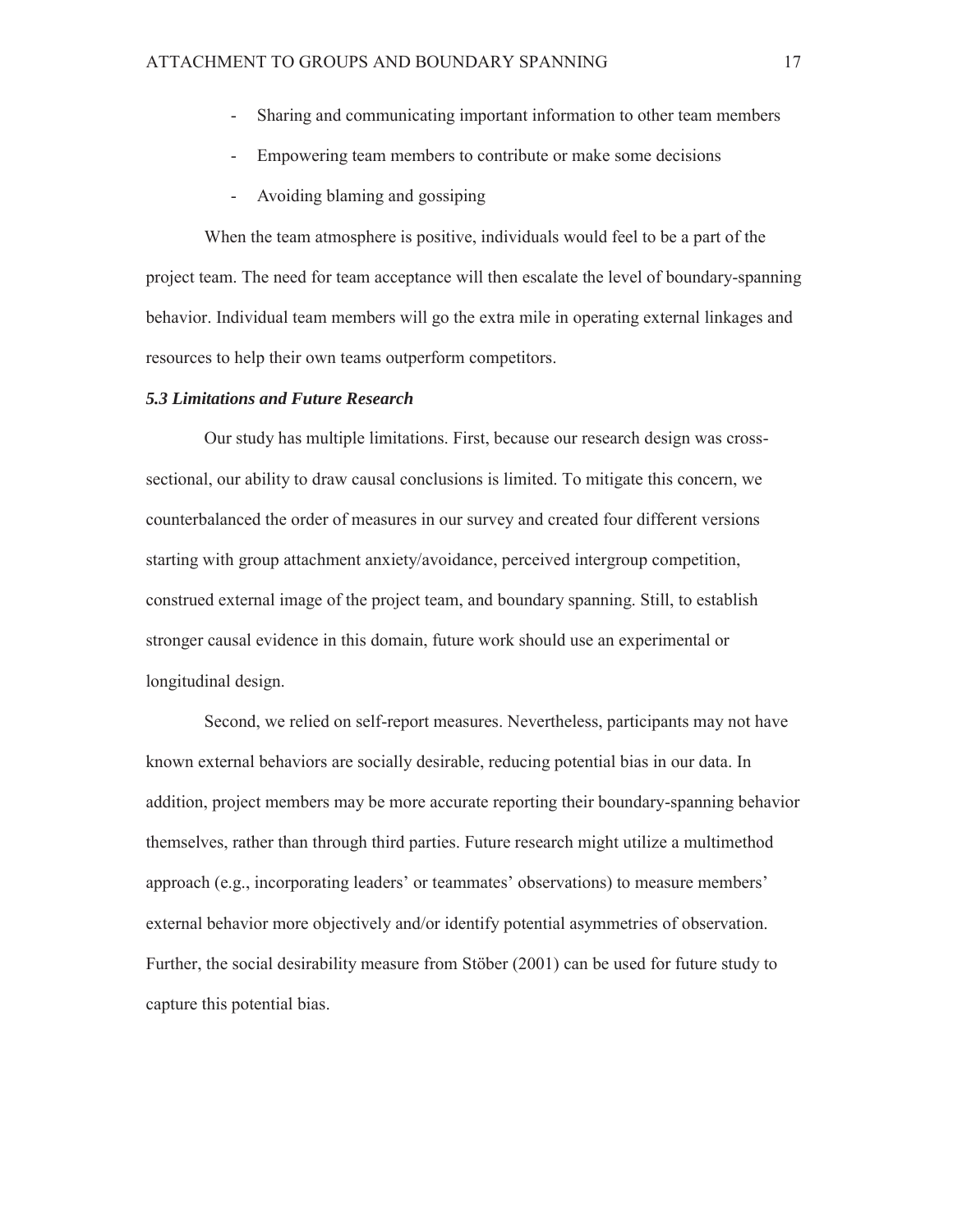Third, the level of required boundary-spanning behavior may differ across project types and phases. Future research may include this information to investigate if the level of required boundary-spanning behavior influences on our model.

Fourth, the context of competing team in our study is limited. We do not know the number of potentially competing teams and the competitive contents (e.g. competing due to a lack of human resources or time). This context may be important to boundary-spanning behavior. In light of Johns (2006), contextualization can inform a better hypothesis development. Although our study simply addressed the general perception of team competition, future research can include the detailed competition and investigate its influencing on individuals' boundary-spanning behavior. Specifically, the intensity of competition may depend upon the type of resources individuals competing for and the sense of urgency. This could mean if a member from Team A urgently needs to use a 3D printer (a limited resource—one machine shared across four projects and currently is in use with Team B), the member may increase his or her boundary management and cooperate with external linkages to access this resource.

Lastly, while our study focused on micro level (team members), future research can further examine at meso and macro levels. Some constructs such as trust, competitiveness, and cohesion may also be worth examining through multilevel (Chiocchio, Grenier & O'Neill, 2012; Marrone, 2010) or aggregated group-level (Druskat & Wheeler, 2003) lens. Future research could replicate our model by investigating the influence across individual, project team, and organization-level.

### *6. Conclusion*

An increasingly important responsibility for project teams and members is to cross team boundaries on behalf of their teams and organizations. Through the lens of group attachment theory, we present a parsimonious view on the functions of project team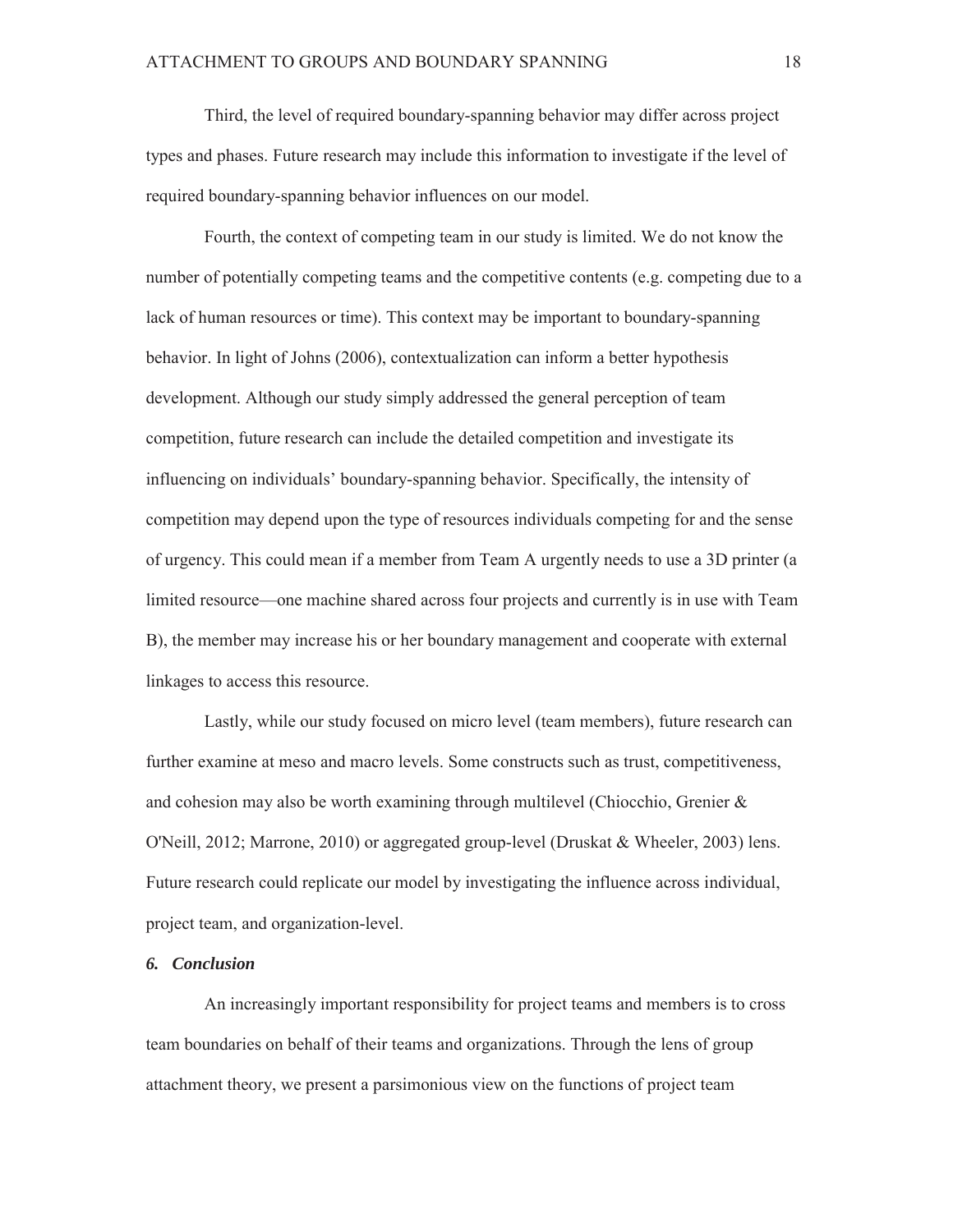members' relational orientations and underlying psychological mechanisms in predicting their externally focused behavior. By taking this view, our work opens a new line of inquiry that can predict and explain the behaviors behind more beneficial external activities and cross-boundary collaborations for project team effectiveness.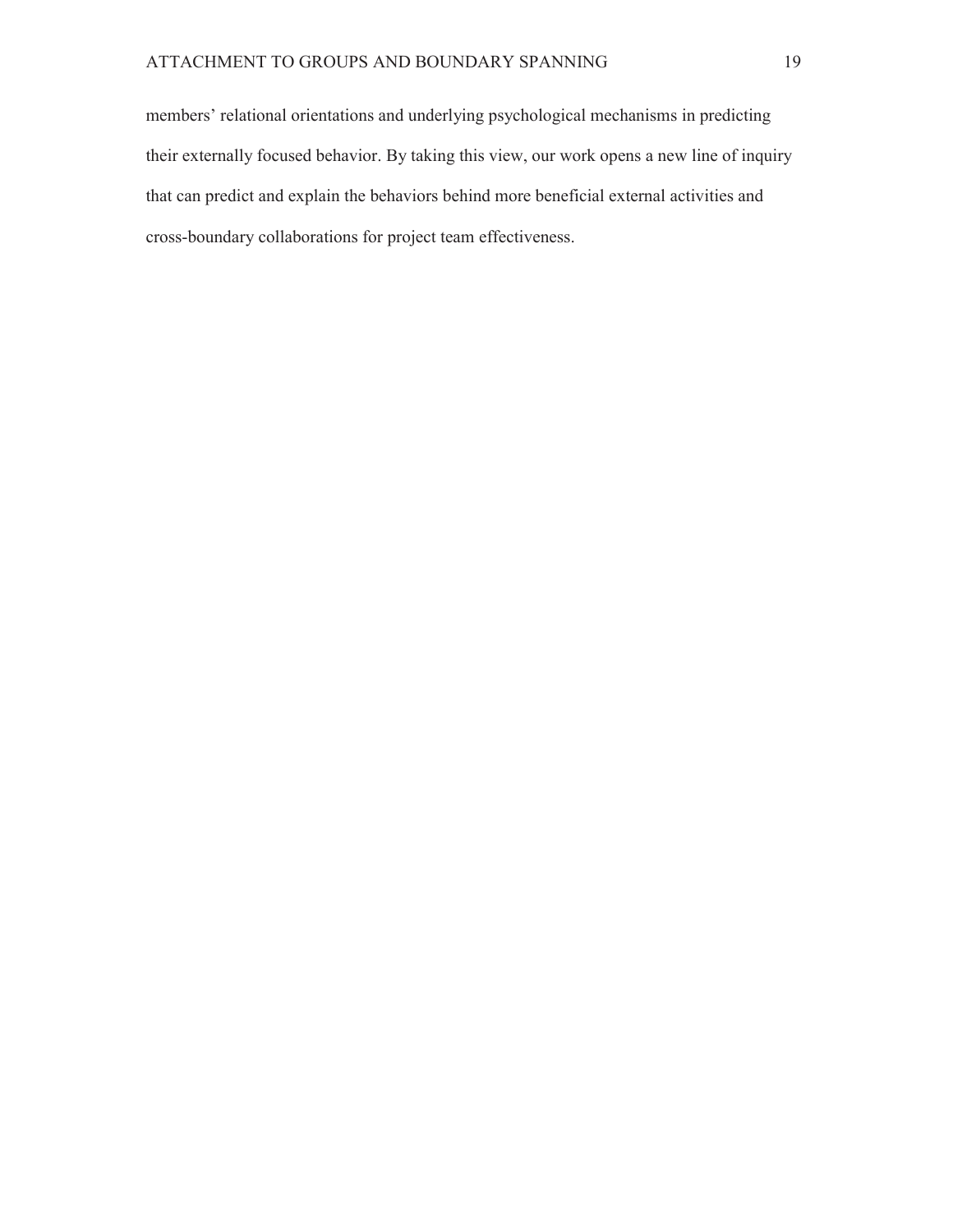### *7. References*

- Ancona, D. G., 1990. Outward bound: strategic for team survival in an organization. Academy of Management Journal, 33(2), 334–365.
- Ancona, D. G., Caldwell, D. F., 1992. Bridging the boundary: External activity and performance in organizational teams. Administrative Science Quarterly, 37, 634–665.
- Baum, J. A. C., Korn, H. J., 1999. Dynamics of dyadic competitive interaction. Strategic Management Journal, 20, 251–278.
- Bartel, C. A., Wrzesniewski, A., Wiesenfeld, B. M., 2012. Knowing where you stand: Physical isolation, perceived respect, and organizational identification among virtual employees. Organization Science, 23, 743-757.
- Bond-Barnard, T. J., Steyn, H., Fabris-Rotelli, I., 2013. The impact of a call centre on communication in a programme and its projects. International Journal of Project Management, 31, 1006-1016.
- Bowers, A. H., Greve, H. R., Mitsuhashi, H., Baum, J. A., 2014. Competitive parity, status disparity, and mutual forbearance: Securities analysts' competition for investor attention. Academy of Management Journal, 57, 38-62.
- Brennan, K. A., Clark, C. L., Shaver, P. R., 1998. Self-report measurement of adult attachment: An integrative overview, in: Simpson, J.A., Rholes, W.S. (Eds.), Attachment Theory and Close Relationships. Guilford Press, New York, pp. 46–76.
- Brion, S., Chauvet, V., Chollet, B., Mothe, C., 2012. Project leaders as boundary spanners: Relational antecedents and performance outcomes. International Journal of Project Management, 30, 708-722.
- Byrne, B. M., 2006. Structural Equation Modeling with EQS: Basic Concepts, Applications and Programming, second ed. Erlbaum, Mahwah, NJ.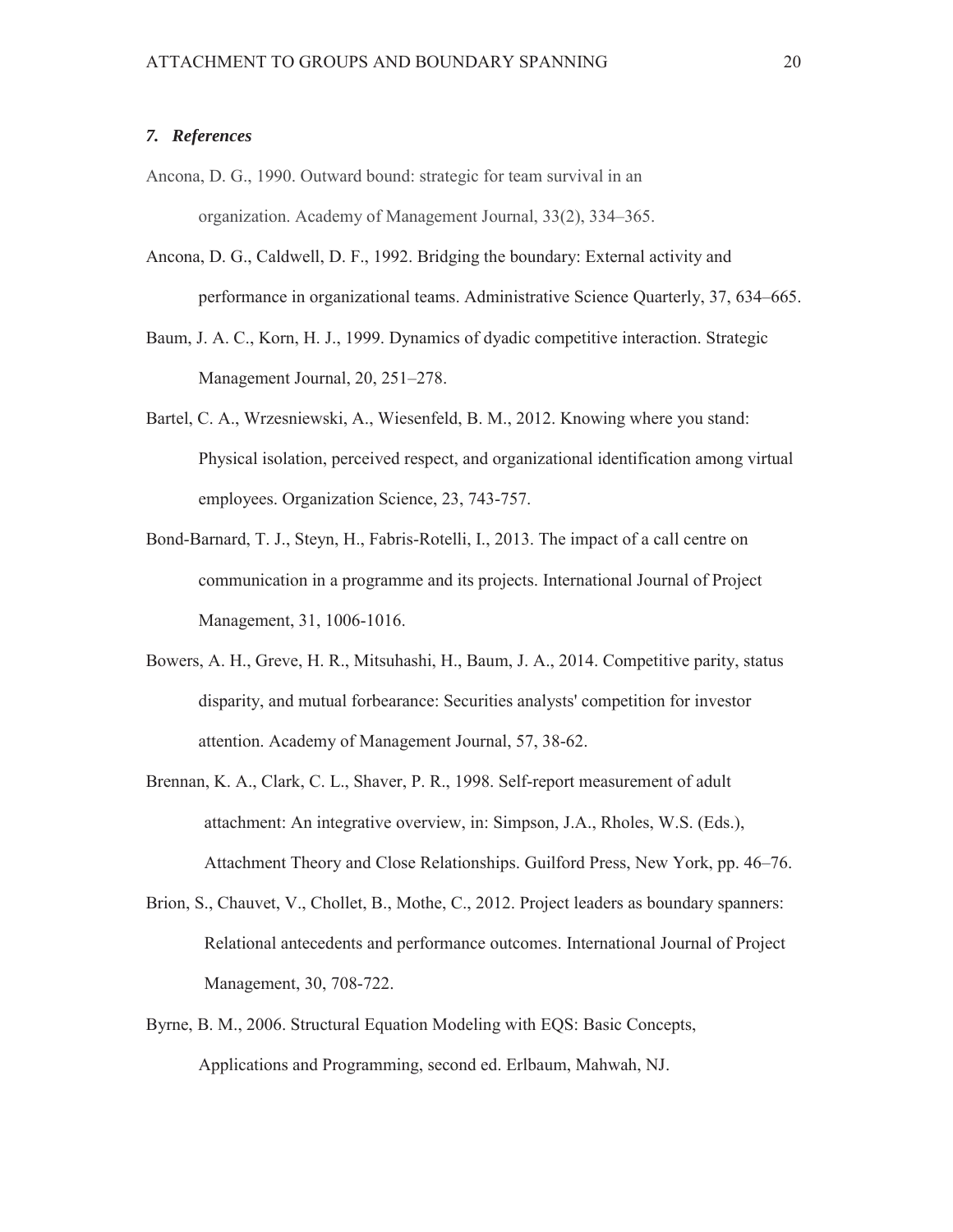- Chiocchio, F., Grenier, S., O'Neill, T. A., Savaria, K., & Willms, J. D., 2012. The effects of collaboration on performance: A multilevel validation in project teams. International Journal of Project Organisation and Management, 4, 1-37.
- Choi, J. N., 2002. External activities and team effectiveness: Review and theoretical development. Small Group Research, 33, 181–208.
- Chou, J. S., Yang, J. G., 2012. Project management knowledge and effects on construction project outcomes: an empirical study. Project Management Journal, 43, 47-67.
- Crawford, E. R., Lepine, J. A., 2013. A configural theory of team processes: Accounting for the structure of taskwork and teamwork. Academy of Management Review, 38, 32- 48.
- Druckman, D., 2015. Negotiating as a group representative: Constraints and opportunities. International Negotiation, 20, 25-40.
- Druskat, V. U., Wheeler, J. V., 2003. Managing from the boundary: The effective leadership of self-managing work teams. Academy of Management Journal, 46, 435–457.
- Dukerich, J. M., Golden, B. R., Shortell, S. M., 2002. Beauty is in the eye of the beholder: The impact of organizational identification, identity, and image on the cooperative behaviors of physicians. Administrative Science Quarterly, 47, 507–533.
- Dutton, J. E., Dukerich, J. M., Harquail, C. V., 1994. Organizational images and member identification. Administrative Science Quarterly, 39, 239–263.
- Fraley, R. C., 2002. Attachment stability from infancy to adulthood: Meta-analysis and dynamic modeling of developmental mechanisms. Personality and Social Psychology Review, 6, 123–151.
- Friedman, R. A., Podolny, J., 1992. Differentiation of boundary spanning roles: Labor negotiations and implications for role conflict. Administrative Science Quarterly, 37, 28–49.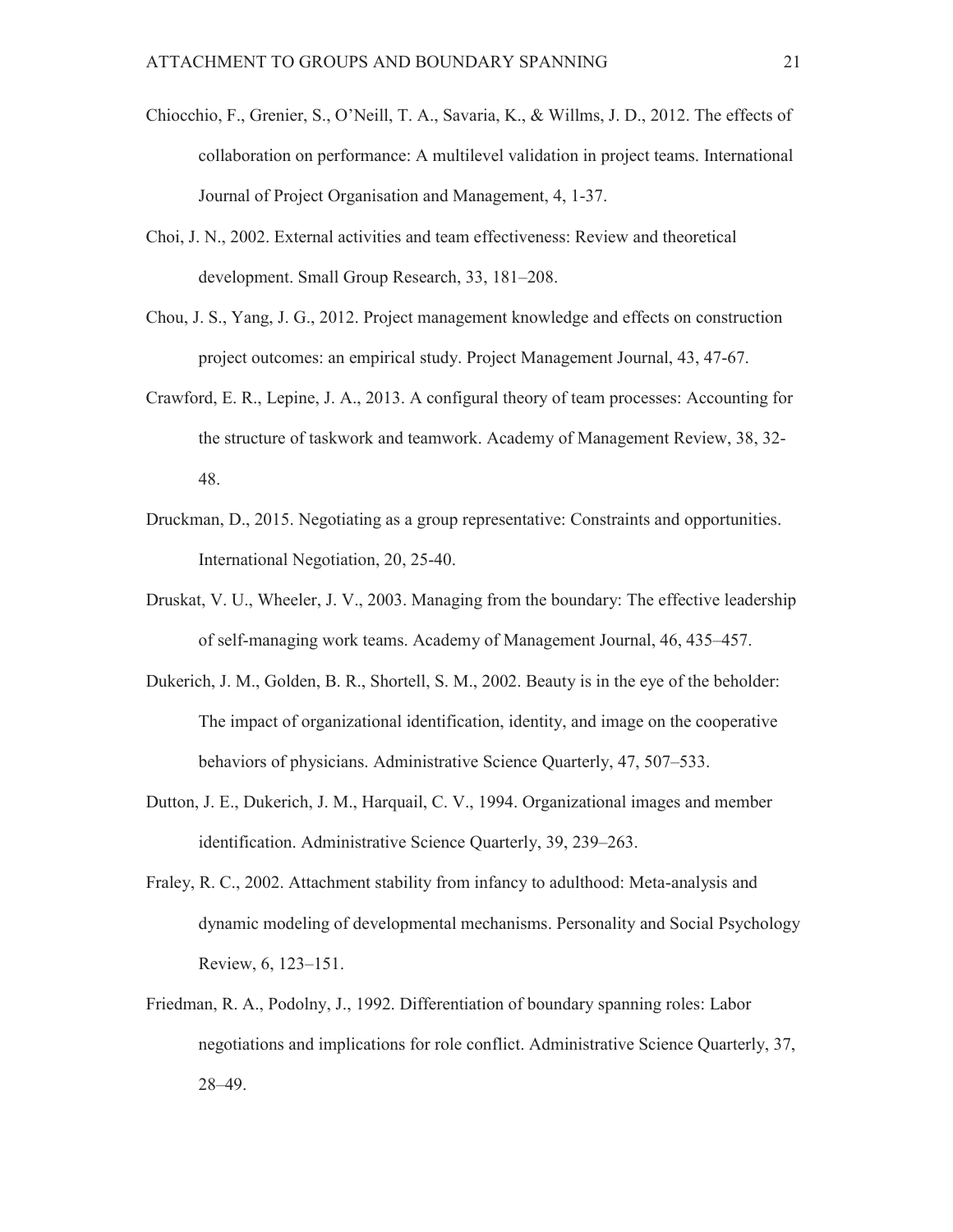- Jackson, J. W., Smith, E. R., 1999. Conceptualizing social identity: A new framework and evidence for the impact of different dimensions. Personality and Social Psychology Bulletin, 25, 120–135.
- Johns, G., 2006. The essential impact of context on organizational behavior. Academy of Management Review, 31, 386-408.
- Korsgaard, M. A., Brodt, S. E., Sapienza, H. J., 2003. Trust, identity and attachment: Promoting individuals' cooperation in groups, in: West, M., Tjosvold, D., Smith, K. (Eds.), International Handbook of Organizational Teamwork and Cooperative Working. John Wiley and Sons, West Sussex, UK, pp. 113–130.
- Lee, S., 2005. An Attachment-exploration Model of Intergroup Relations. Unpublished doctoral dissertation. Cornell University, Ithaca, NY, United States.
- Lee, S., Adair, W. L., Mannix, E. A., & Kim, J., 2012. The relational versus collective "we" and intergroup allocation: The role of nested group categorization. Journal of Experimental Social Psychology, 48, 1132-1138.
- Lee, S., Ling, L., 2007. Understanding affectional ties to groups from the perspective of attachment theory, in: Mannix, E. A., Neale, M. A., Anderson, C. (Eds.), Research on Managing Groups and Teams. United Kingdom. Elsevier Science Press, United Kingdom, Vol. 10, pp. 217–248.
- Lee, S., Thompson, L., 2011. Do agents negotiate for the best (or worst) interest of principals? Secure, anxious and avoidant principal-agent attachment. Journal of Experimental Social Psychology, 47, 681–684.
- Luhtanen, R., Crocker, J., 1992. A collective self-esteem scale: Self-evaluation of one's social identity. Personality and Social Psychology Bulletin, 18, 302–318.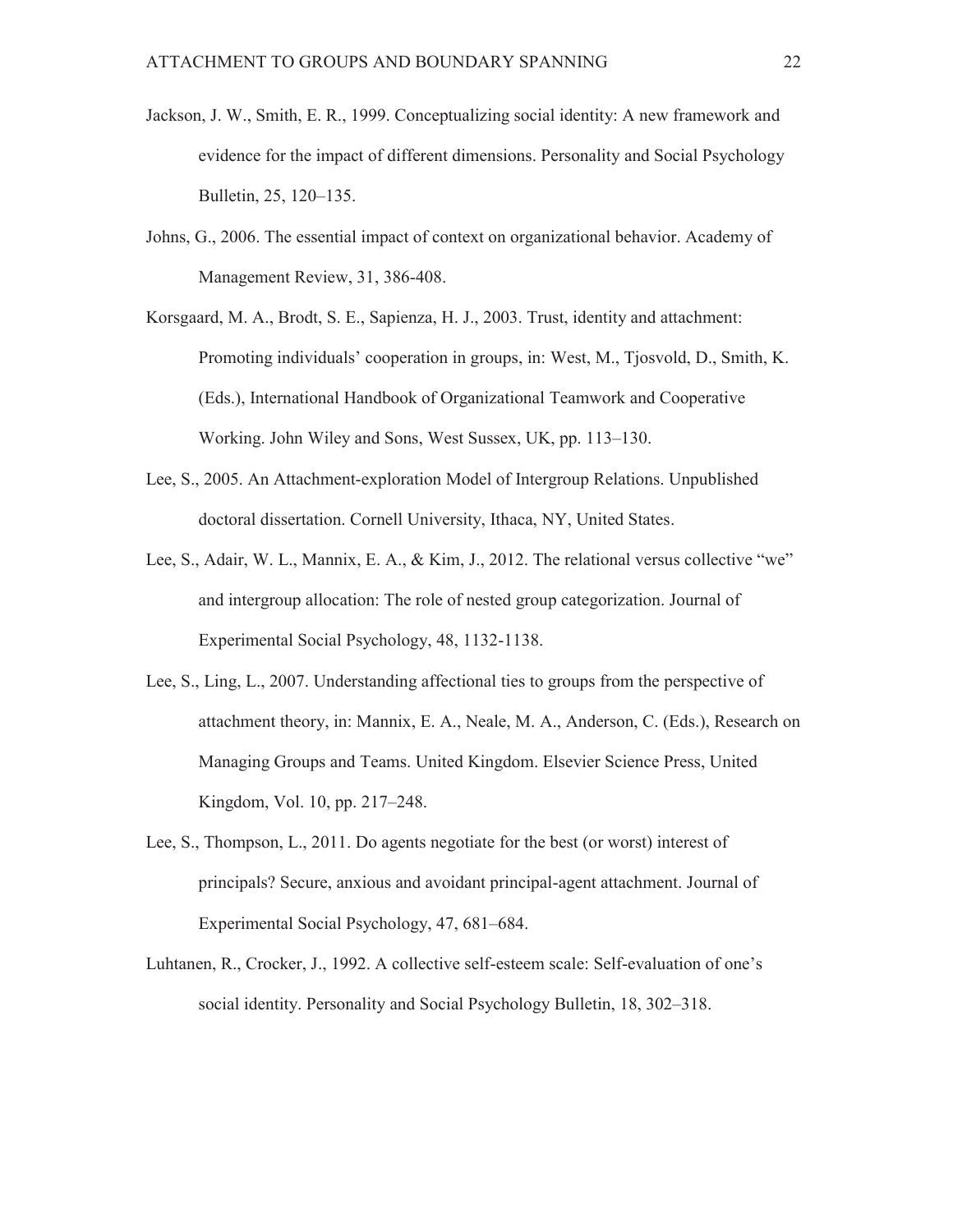- Lyubovnikova, J., West, M. A., 2015. Positive project management teams, in: Wastian, M., von Rosenstiel, L., West, M., Braumandl, I. (Eds), Applied Psychology for Project Managers. Springer, Berlin Heidelberg, pp. 149-159.
- Marmarosh, C. L., Tasca, G. A., 2013. Adult attachment anxiety: Using group therapy to promote change. Journal of Clinical Psychology, 69, 1172-1182.
- Marrone, J. A., 2010. Team boundary spanning: A multilevel review of past research and proposals for the future. Journal of Management, 36, 911–940.
- Mikulincer, M., Shaver, P. R., 2007. Attachment in adulthood: Structure, dynamics, and change. Guilford Press, New York.
- Murayama, K., Elliot, A. J., 2012. The competition–performance relation: A meta-analytic review and test of the opposing processes model of competition and performance. Psychological Bulletin, 138, 1035-1070.
- Podsakoff, P. M., MacKenzie, S. B., Lee, J.-Y., Podsakoff, N. P., 2003. Common method biases in behavioral research: A critical review of the literature and recommended remedies. Journal of Applied Psychology, 88, 879–903.
- Puurtinen, M., Heap, S., Mappes, T., 2015. The joint emergence of group competition and within-group cooperation. Evolution and Human Behavior, 36, 211-217.
- Qu, Y., Cheung, S. O., 2013. Experimental evaluation of logrolling as an effective mediating tactic in construction project management. International Journal of Project Management, 31, 775-790.
- Rom, E., Mikulincer, M., 2003. Attachment theory and group processes: The association between attachment style and group-related representations, goals, memories, and functioning. Journal of Personality and Social Psychology, 84, 1220–1235.
- Smith, E. R., Murphy, J., Coats, S., 1999. Attachment to groups: Theory and measurement. Journal of Personality and Social Psychology, 77, 94–110.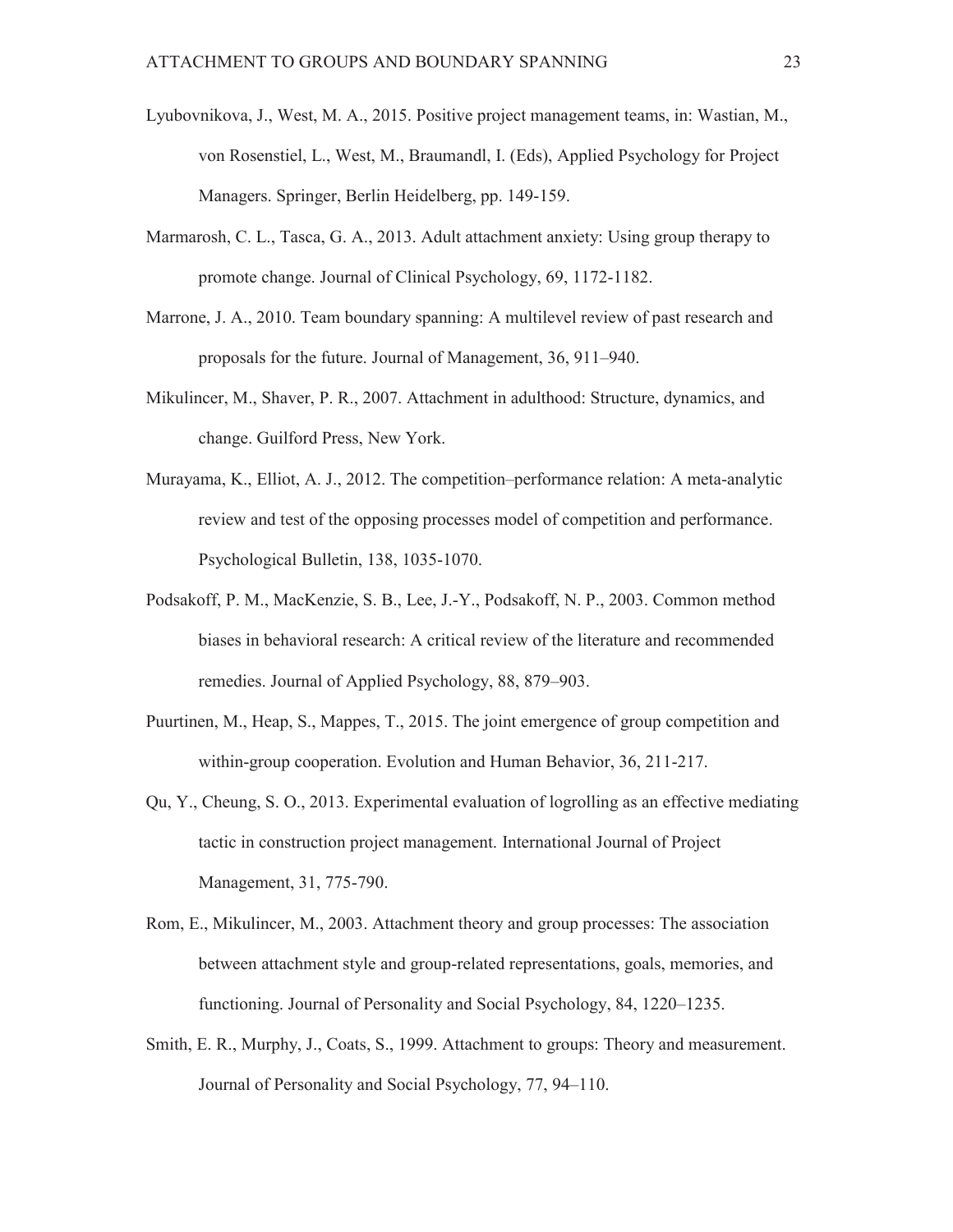- Somech, A., Khalaili, A., 2014. Team boundary activity: Its mediating role in the relationship between structural conditions and team innovation. Group & Organization Management, DOI: 1059601114525437.
- Stöber, J., 2001. The Social Desirability Scale-17 (SDS-17): Convergent validity, discriminant validity, and relationship with age. European Journal of Psychological Assessment, 17(3), 222-232.
- Tsai, W., Ghoshal, S., 1998. Social capital and value creation: The role of intrafirm networks. Academy of Management Journal, 41, 464–476.
- Yang, L. R., Huang, C. F., Wu, K. S., 2011. The association among project manager's leadership style, teamwork and project success. International Journal of Project Management, 29, 258-267.
- Yuan, F., Woodman, R. W., 2010. Innovative behavior in the workplace: The role of performance and image outcome expectations. Academy of Management Journal, 53, 323–342.
- Yung, Y.-F., Bentler, P. M., 1996. Bootstrapping techniques in analysis of mean and covariance structures, in: Marcoulides, G. A., Schumacker, R. E. (Eds.), Advanced Structural Equation Modeling. Issues and Techniques. Lawrence Erlbaum, Mahwah, NJ., pp.125–157.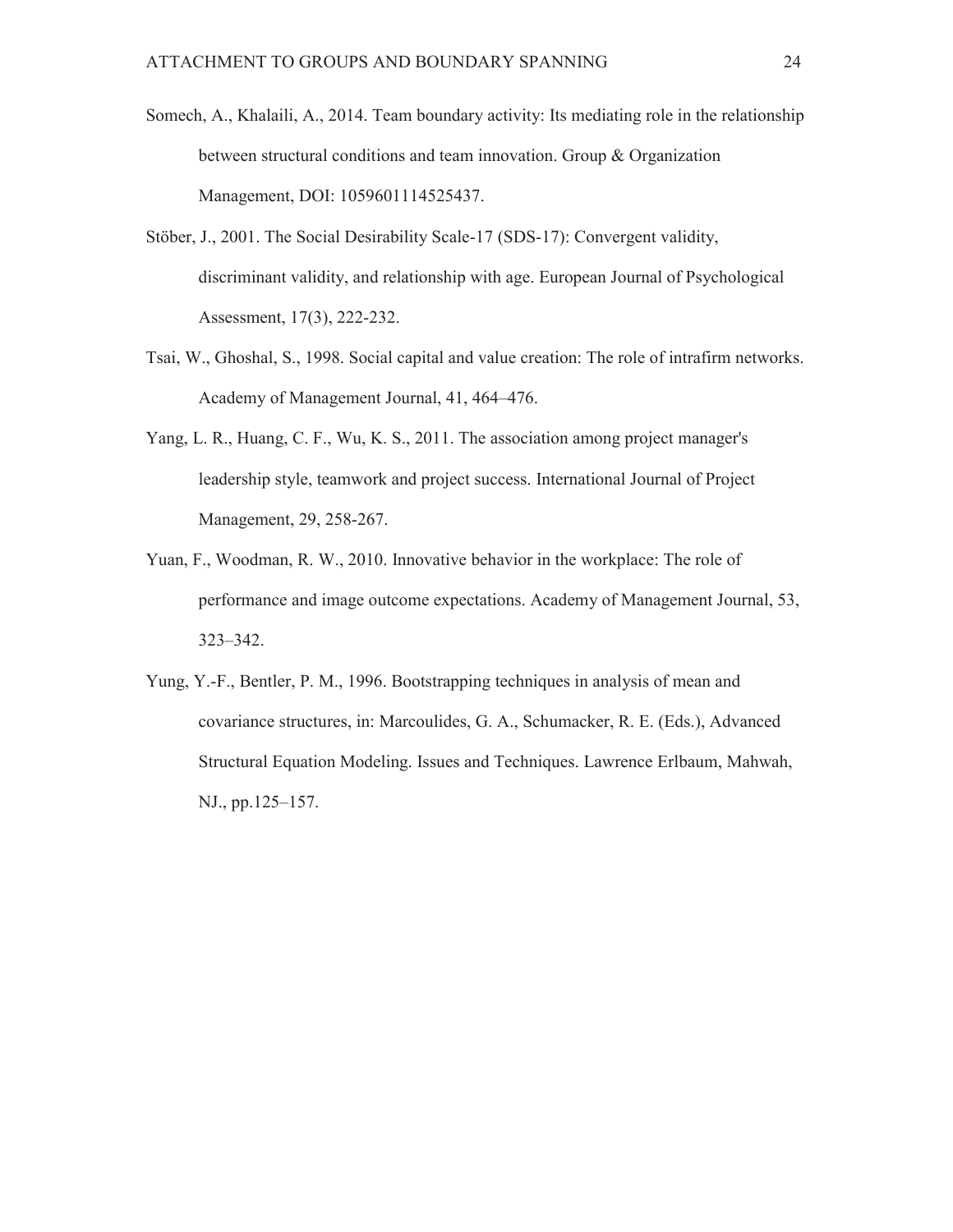



Figure 1: A proposed model to explain project team members' boundary-spanning behaviors



Figure 2: Results of our proposed model to explain project team members' boundaryspanning behaviors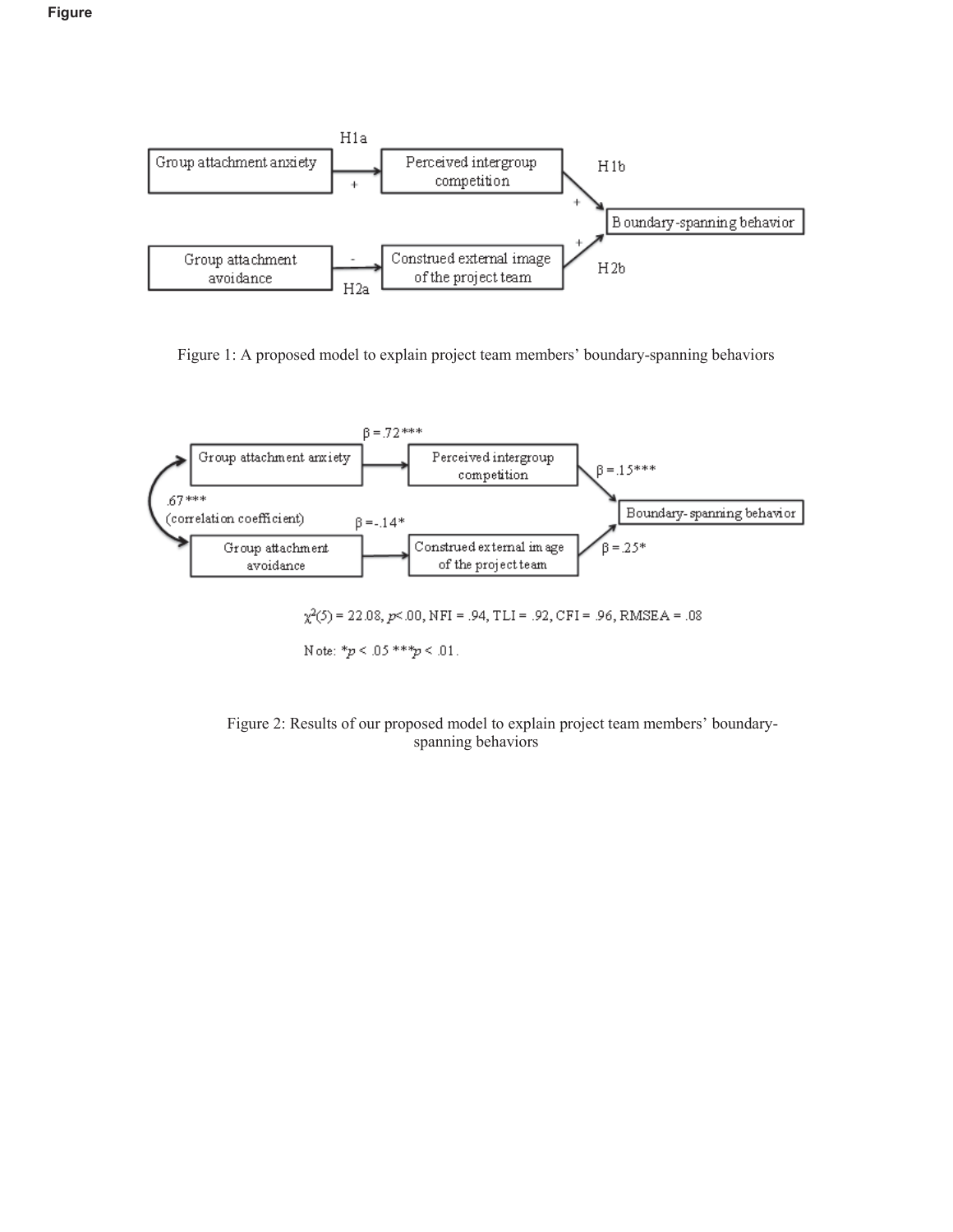|    |                                     | 1      | $\overline{2}$ | 3       | $\overline{4}$ | 5        | Mean SD. |       |
|----|-------------------------------------|--------|----------------|---------|----------------|----------|----------|-------|
|    | 1. Boundary-spanning behavior       | (.71)  | $-.01$         | $-.01$  | $.17**$        | $.32**$  | 3.39     | .66   |
| 2. | Group attachment anxiety            |        | (.93)          | $.65**$ | $.51**$        | $.23**$  | 2.25     | .99   |
| 3. | Group attachment avoidance          |        |                | (.74)   | $.52**$        | $-.37**$ | 2.14     | 1.01  |
|    | 4. Perceived intergroup competition |        |                |         | (.84)          | $.19**$  | 2.39     | .86   |
|    | 5. Construed external image         |        |                |         |                | (.80)    | 3.98     | .89   |
|    | 6. Age                              | .09    | $-.11$         | $-.10$  | $-.01$         | .07      | 38.58    | 10.67 |
| 7. | Gender                              | $-.02$ | $-.01$         | $-.04$  | .01            | $-.02$   | .63      | .48   |
| 8. | Team size                           | $-.02$ | .07            | .08     | .09            | .00      | 9.37     | 9.64  |
|    | 9. Project tenure                   | .10    | $-.07$         | $-.05$  | .05            | .04      | 3.56     | 1.54  |
|    | 10. Organizational tenure           | .08    | $-.07$         | $-.11$  | .00.           | $-.06$   | 7.14     | 6.92  |

Table 1: The bivariate correlation coefficients between independent and dependent variables in the study

Note:  $*p < .05 **p < .01$ . Cronbach alphas (internal reliabilities) are in the diagonals.